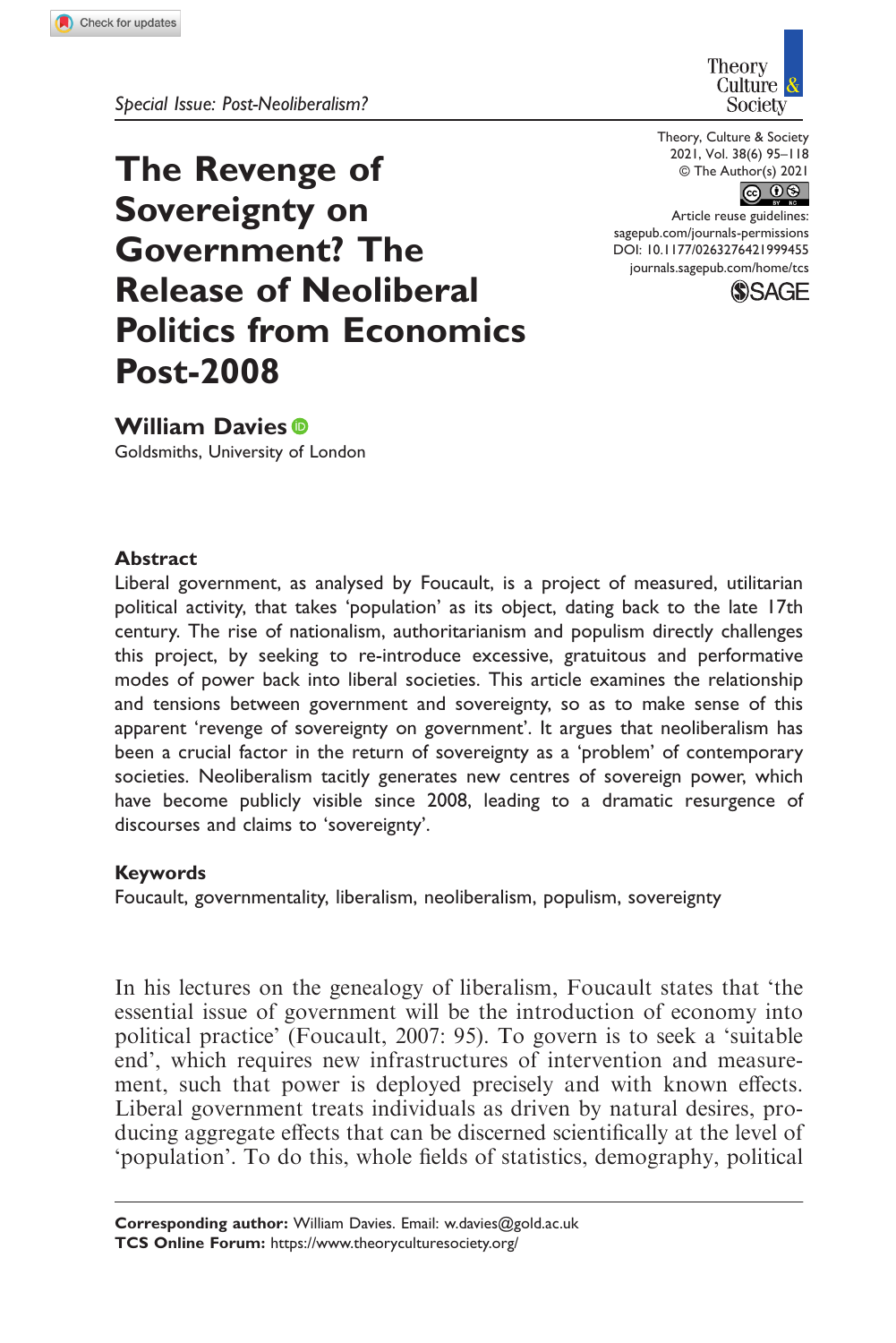economy and audit are developed, which indicate what outcomes are being achieved, with a level of precision that is distinctively governmental (Burchell et al., 1991; Barry et al., 1996; Rose and Miller, 2013).

Modern governing is a utilitarian exercise, which harnesses technologies of measurement and quantification to discern whether welfare (however defined) is being increased, and by what amount. It depends on networks of expertise and surveillance, that span state and non-state entities, so as to render socio-economic processes visible, knowable and testable; this is broadly what Foucault referred to as the new 'governmentality' that emerged in the late 17th century. This 'introduction of economy into political practice' allows wasteful, inefficient, excessive and ineffective interventions to be identified and changed. At the same time, government seeks to encompass an indefinite growth of life and prosperity (Leshem, 2016). Governmentality involves a rise in the status and influence of experts in the running of state and non-state institutions, and for numerical facts to become a dominant form of public rhetoric (Desrosières, 1998).

Since the 1970s, neoliberal reforms have often extended this economisation and quantification of political practice. If liberal government deploys quantitative measures to evaluate matters of social and economic policy at the level of population (such as GDP), neoliberalism goes further by inciting individuals to view all choices as strategic investments for some calculable return (Foucault, 2008; Dardot and Laval, 2014). Social and political life is critically assessed using the same metrics as business (Brown, 2015), representing a form of 'economic imperialism' (Fine and Milonakis, 2009). The sovereign state itself is reconceived as a type of competitive enterprise, whose value is measured through blanket economic analysis and critique of its effects (Davies, 2014). Understood in these terms, neoliberalism implies a more relentless and suffocating form of 'governmentality' than liberalism.

In the decade following the global financial crisis, however, various political developments disrupted this apparent economisation of the political. The ascendency of populist leadership and rhetoric brought questions of 'sovereignty' back into the mainstream of political argument (Mudde and Kaltwasser, 2017). Resurgent nationalism and protectionism refocus attention on territory and borders, as the objects and limits of sovereign power. The vision of the radical right is of unmediated sovereign power, derived from a single people, dwelling in the unique territorial container to which they historically belong.

There is an anti-economic quality to these political forces, which seeks excess in the form of political action, and not just as economic surplus. 'Penal populism', which seeks feelings of collective safety and solidarity via harsher regimes of punishment (regardless of effects), has increased since 2008 (Pratt and Miao, 2017; Carvalho and Chamberlen, 2018). Support for nationalists correlates strongly with possession of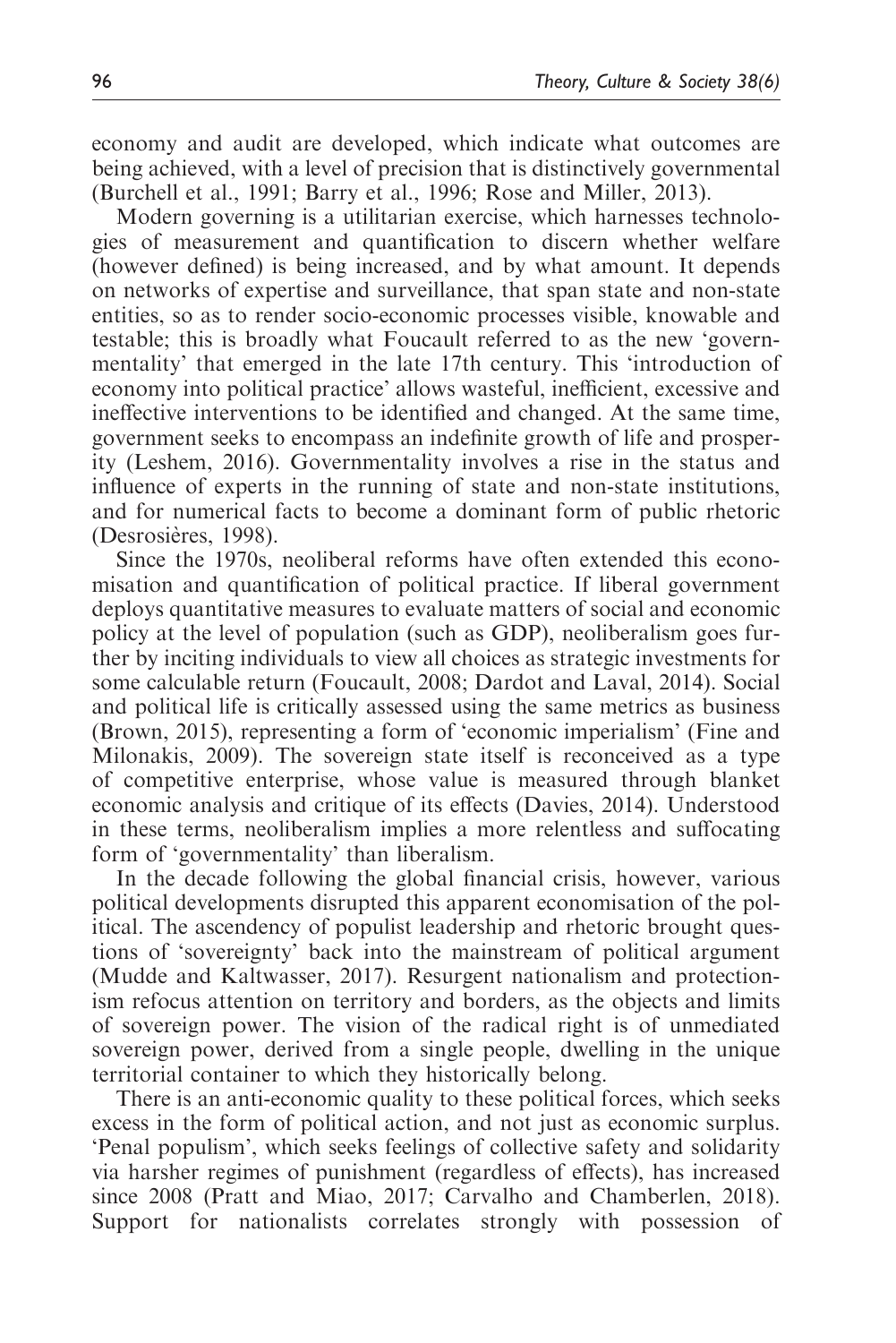'authoritarian' values, which translate into support for greater use of violence by the state and within the family on principle (Norris and Inglehart, 2019) and with 'anti-vax' attitudes and behaviours (Kennedy, 2019). The orthodoxies of liberal economics are flouted, on questions of trade, international regulation and immigration, resulting in acts of 'economic self-harm' such as Brexit. In its place, a desire for punishment of 'elites' appears to supplant faith in collective progress, creating a new economy of rage and retribution (Sloterdijk, 2012; Magni, 2017). Authority is reconfigured in ways that disregard the measurable consequences of actions, in favour of what they signal and how they divide people.

These developments are plainly opposed to the edifice of liberal government described by Foucault, but their relationship to neoliberal ideas and policy is more ambiguous. Populist leaders may take aim at centres of governmental power (such as central banks), but the relationship between neoliberalism and nationalism is less antagonistic than it may initially appear (Harmes, 2012). Nationalists such as Donald Trump, Viktor Orbán and Jair Bolsonaro have combined economic de-regulation with social and political illiberalism (Hendrikse, 2018). Forms of 'mutant neoliberalism' are developing, which successfully wed aspects of the neoliberal project to the new forces of populism and nationalism (Callison and Manfredi, 2020). Indeed, nationalism arguably radicalises and territorialises existing elements of neoliberal and financial rationality, against de-valued and dis-credited populations or races (Feher, 2019; Slobodian, 2018b). We may be witnessing a different applied neoliberalism from the pre-2008 variety, but elements of neoliberal rationality survive.

State theorists have theorised such 'authoritarian' developments in terms of the state's declining concern with democratic and/or normative legitimacy. Following Poulantzas, the notion of 'authoritarian neoliberalism' sees a new strain of neoliberalism developing post-2008 that abandons the quest for democratic consent, in favour of exceptional and extra-democratic means (Poulantzas, 1978; Bruff, 2014). The key conflict here is between the executive branch of government and the legislature, a conflict which can be heightened by the 'authoritarian populist' claim that only the executive is truly acting on behalf of 'the people' (Hall et al., 1978; Hall, 1985). But in this paper, I approach the problem somewhat differently, taking inspiration from Foucault rather than Poulantzas. The conflict that concerns me is not between democratic and executive authority, but between governmental and sovereign problematics and technologies of power. If 'the essential issue of government will be the introduction of economy into political practice', what might it mean for economy to be ejected from political practice? How and why might forms of excessive, wasteful and violent power be re-introduced? This re-introduction represents what I term the revenge of sovereignty on government.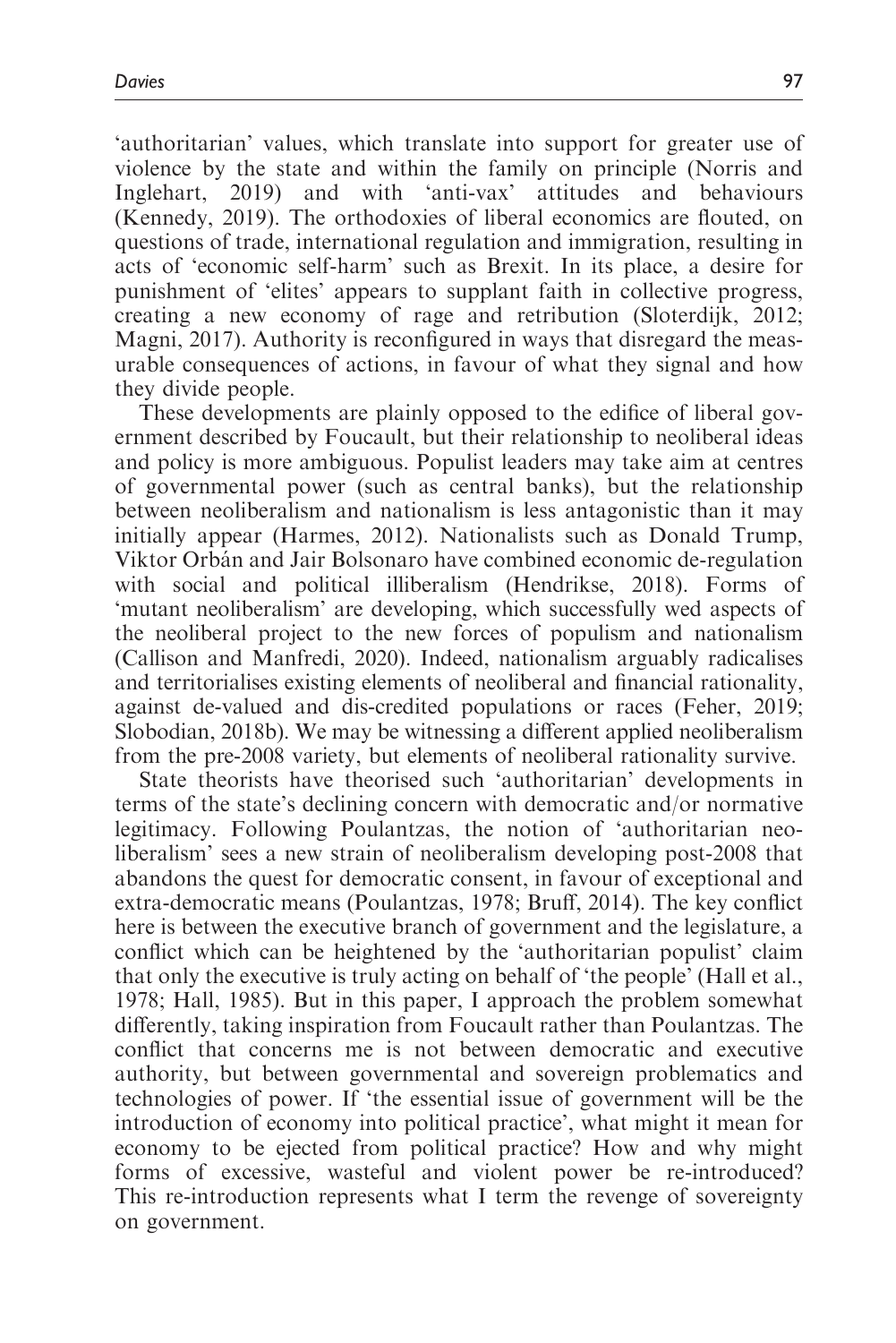Led by Agamben, numerous scholars of economic theology have challenged the depth of Foucault's separation between 'government' and 'sovereignty', together with the chronology that Foucault attributes to this split (Agamben, 2011 ; Leshem, 2016; Dean, 2016, 2019). From such perspectives, the modern *appearance* of a wholly immanent and physiological domain of politics (which Foucault takes often at face value) hides not only its theological precedents but also the residual ways in which sovereign power acts vicariously via governmental power. The model of political power that Agamben traces from early Christianity through to the present is one of delegation, which stands back from active intervention so as to allow 'providence' to work, and yet – by force of analogy and 'signatures' – mediates the transcendent and immanent. This means that government and economics are not as isolated from either metaphysics or political sovereignty as their positivist discourses presuppose.

Nevertheless, we can follow Foucault in tracing the emergence of a liberal *problem* of government, where a plane of political immanence is discursively and technologically constructed, as a site of intervention and knowledge. In Desrosières's useful term, this space of political physics 'holds together' with the aid of numbers, methods, material technologies and experts, in relative (though never absolute) independence from the state (Desrosières, 1998). No doubt, its capacity to cohere as quasi-natural objectivity requires a supportive state, willing to impose 'economy' upon itself and secure a space of emergent, decentralised processes. This space is equally liable to 'fall apart', which may occasion a collapse between spaces of government and sovereignty. With this in mind, it becomes apparent that, in recent years, the terrain on which government seeks to operate has become *visibly and publicly* re-constituted by sovereign action.

The question to be addressed here is of the role of neoliberal rationality in this re-emergence of sovereignty as a problem, and its manifest departure from instruments and discourses of government. In Agamben's terms, we are witnessing a move against 'vicarious' logics of power in favour of direct, unmediated and patriarchal forms of power, or pure sovereigntist decision. Foucault uses the metaphor of a 'blockage' to government, that was 'unblocked' following the Westphalian settlement of sovereignty. In a similar vein, neoliberalism has contributed to an 'unblocking' of sovereign discourses and problematics, which have been brought into the open since 2008.

The paper is structured as follows. In the next section, I return to Foucault's account of the distinction between 'government' and 'sovereignty', and of how the perspective of the former became 'unblocked' in early modern Europe. Though not without their limitations and critics, Foucault's insights point to various conditions of government, and various ways in which it can fail or recede, that are relevant to our situation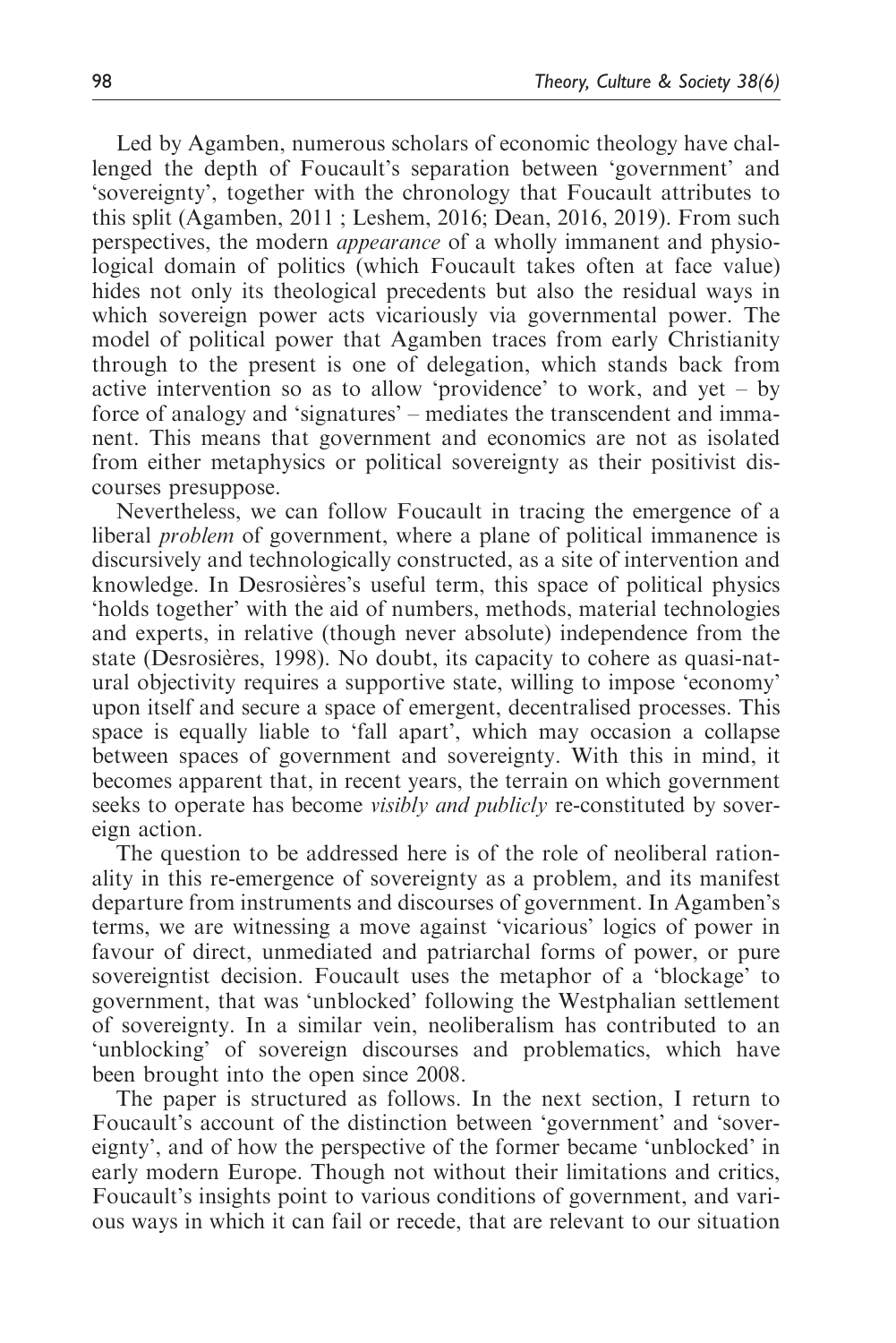today. Secondly, I consider the shifting relationship between government and sovereignty under neoliberalism. While neoliberal rationality is frequently associated with ubiquitous economisation, it also facilitates a crisis in the perspective on population that is so central to governmentality, opening the space for populism as an alternative. And finally, I consider some of the empirical symptoms and implications of this crisis of governmentality, manifest in new and conflicting centres of sovereign decision.

# The 'Unblocking' of Government (or the 'Blocking' of Sovereignty?)

The modern distinction between sovereignty and government typically hangs on the potential of the former for excessive, unmeasured action, that offers the preconditions of law and civil society (Hobbes, 1996). Schmitt's focus on the capacity to decide on 'the exception' highlights that sovereignty transcends the distinction between legal and illegal, providing law with its condition of possibility (Schmitt, 2010). The extralegal dimensions of such power, whose decisions can encompass matters of life and death, are mirrored in the figure of what Agamben terms 'bare life', a type of living being who lacks either legal or religious status, and whose very existence is decided on by another (Agamben, 1998).

Foucault's account of sovereignty shares this necro-political interpretation: 'it is the right to take life or let live' (Foucault, 2004: 240; Mbembe, 2019). He then contrasts this sharply with a type of biopolitical power ('the power to make live'), which is dedicated to producing life, and which is manifest in modern government (Foucault, 2004: 247). Government produces and acts within a wholly immanent plane, as a naturalistic perspective on economy and society, aimed at the growth of life and wealth. Distinguishing between power to kill and power to satisfy vital needs and desires, Foucault sees liberalism progressively reducing (though never eliminating) the space of the former. Government exists only in being exercised, rather than as power held in reserve, and penetrates non-state and 'non-political' spheres of conduct, so as to test, measure and optimise them (Barry et al., 1996; Foucault, 2007; Rose and Miller, 2013). This is a decentralised and heterogeneous set of processes, that deploys various forms of knowledge to improve society in various ways. It treats society as a natural object, amenable to its own internal laws, which are responsible for the growth, health and prosperity of populations in the aggregate.

Such a strict separation between power to *decide on* life (sovereignty) and power to produce and optimise it (government) may present an unduly benign picture of actually existing liberal government. It risks obscuring the extent to which liberal societies have been ruled with combinations of force and calculation, law and economics (Dean, 2016).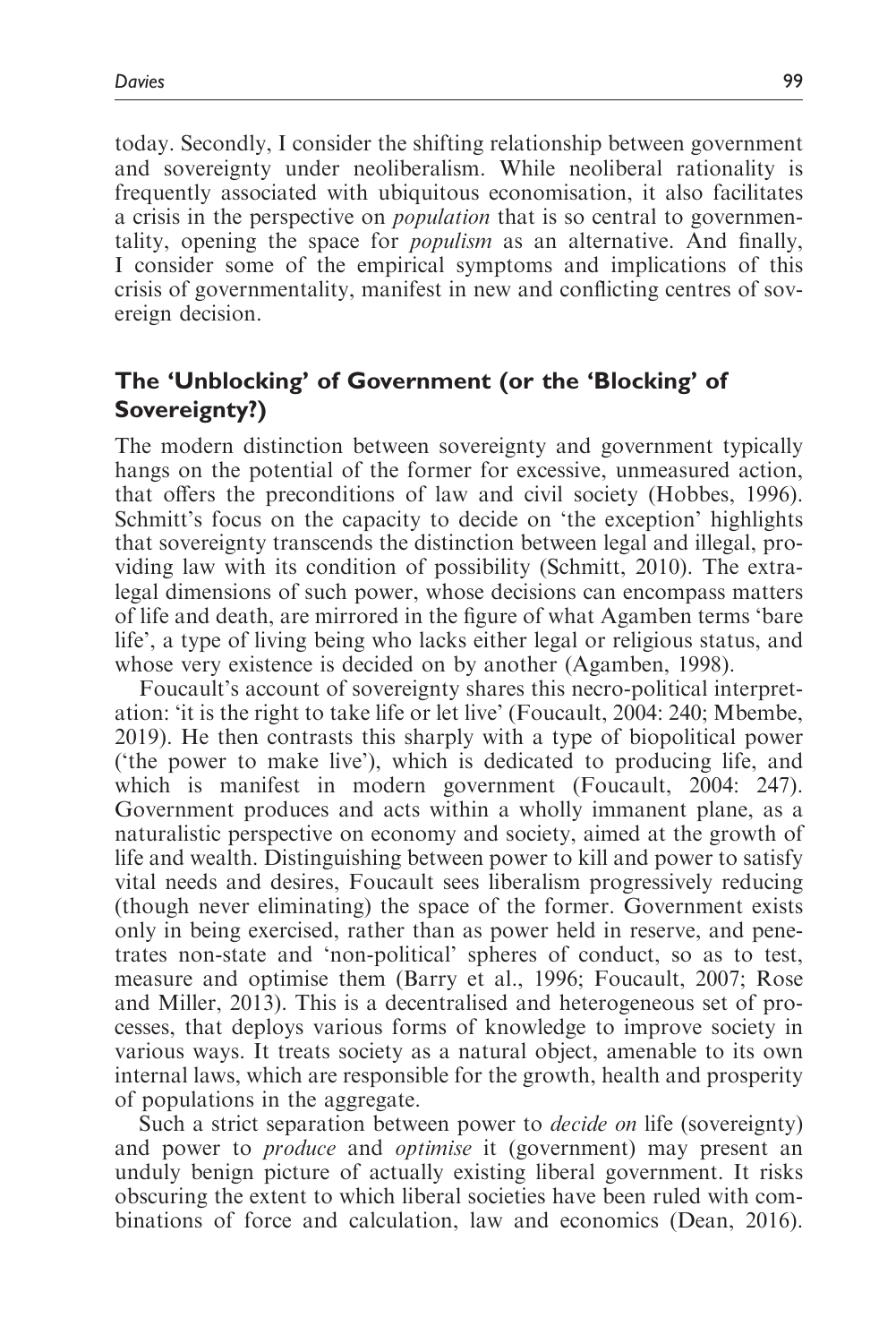It potentially obscures the extent to which biopolitical expertise has crossed almost seamlessly between liberal and totalitarian political systems, where it is deployed by executive diktat (Agamben, 1998). Contra Foucault, economic theologians have highlighted that economic reason remains shaped and guided by metaphysical accounts of life and growth, that exceed the limits of immanence (Agamben, 2011; Leshem, 2016; Dean, 2019).

We ought therefore to approach Foucault's binary between sovereignty and government with some caution, and attend to periodic combinations of the two. Nevertheless, this conceptual distinction names and illuminates a series of political transformations that characterise liberal modernity, even while none of these has been perfectly realised under actually existing liberalism. We can trace four key areas in Foucault's thought where the contrast between sovereign and governmental problematics of power emerges most clearly, and often maps onto distinctive political technologies. Firstly, sovereignty is exerted over territory, whereas government is exercised through the *population* (Foucault, 2007: 11). Sovereign power is limited by geography: it stops at certain borders, which are publicly declared. Governmental power, on the other hand, is limited by epistemology. Its capacity to discern the logic of demographic, social and economic change depends on the ability to collect adequate data and to produce adequate mathematical models that can represent population. Population emerges as a new site and construct of power, which lies between that of the state and that of the family, and only becomes visible via demography.

The status of the family is critical here. Where the family had once provided a template for political and moral authority, and an analogue for the authority of the state itself, it now became a quasi-natural feature of populations to be acted upon and through. 'The family will change from being a model to being an instrument; it will become a privileged instrument for the government of the population rather than a chimerical model for good government' (Foucault, 2007: 105). Thus, as liberal government advanced over the 19th and 20th centuries, new ways of governing families so as to produce growing, healthy, active, productive populations were developed, including social workers and public health policies, where the family is one site of behavioural intervention among many (Rose, 1999).

Secondly, sovereignty deploys restraints on movement, whereas liberal government aims for constant circulation and movement (Foucault, 2007: 45). Questions of sovereignty arise where borders are involved, as the delineation of territorial integrity and identity. The challenge of sovereignty is to keep the territorial order as it is, to prevent change, and to defend the sovereign (2007: 65). It depends equally on the capacity to overpower individual volition, and to remove freedom – to say 'no' to certain desires and choices, through law and the constraints of physical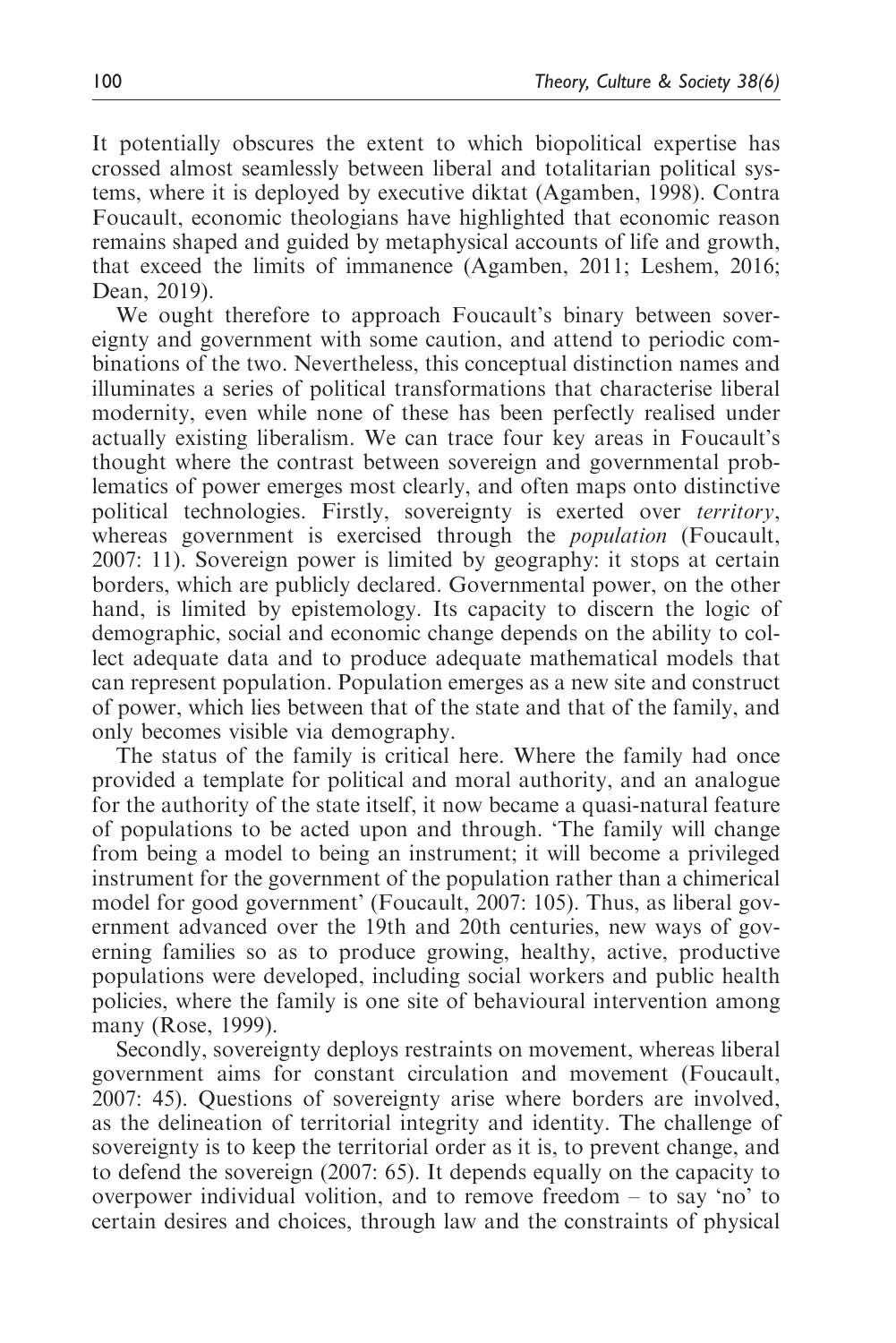punishment (2007: 73). It follows that freedom (from the perspective of sovereignty) consists in doing whatever is not illegal. Government, on the other hand, seeks to keep trade flowing, populations moving, prices fluctuating and so on. In keeping with the logic of liberal economics, the territorial border becomes something to minimise and overcome, and price must be left to change 'naturally'. The motor of population dynamics is individual desire, the natural spring which drives people to seek prosperity, social reproduction, health, security and longer life. Government works with desire rather than against it, harnessing the power of individual freedom to expand the life and wealth of the population (Rose, 1999). Maintaining and governing the circulation of people and goods is a means of securing the conditions of prosperity and social security. Even punishment is conceived as a process, through which the guilty party is rehabilitated and their 'interests' are served.

Thirdly, Foucault stresses, the logic of sovereignty is circular, whereas that of government is teleological. Sovereignty is exercised to demonstrate that it exists (as in the public torture and execution of its enemy), and therefore requires public performances. The reason for obeying the sovereign law is that it is the sovereign law. Government, by contrast:

is not a matter of imposing a law on men, but of the disposition of things, that is to say, of employing tactics rather than laws, or of as far as possible employing laws as tactics; arranging things so that this or that end may be achieved through a certain number of means. (Foucault, 2007: 99)

Where the purpose of sovereign acts is to assert themselves as sovereign, the goal of government is contingent on its object. It seeks to optimise populations and processes, in line with their immanent natural processes – to increase health, welfare, productivity and vitality, and to reduce the risk of disease, death, poverty, crop failure and destitution. This does not mean that there is no performative dimension to governmental practices, nor that they do not depend on affective and symbolic modes of authority, but it does imply that interventions are geared towards nurturing and releasing processes that are internal to the 'natural' mechanics of society (Agamben, 2011).

Finally, and as discussed at the outset, sovereignty exists as an excess of power, whereas good government consists in its precision and economy. The force of sovereignty lies in its capacity to over-power resistance and disobedience, and its public displays will typically involve parades of weaponry and force, as symbols of violent potential. Government, on the other hand, aims to intervene just enough to divert naturally-occurring processes towards the optimal outcome. As government morphs into liberal political economy, 'the whole question of critical governmental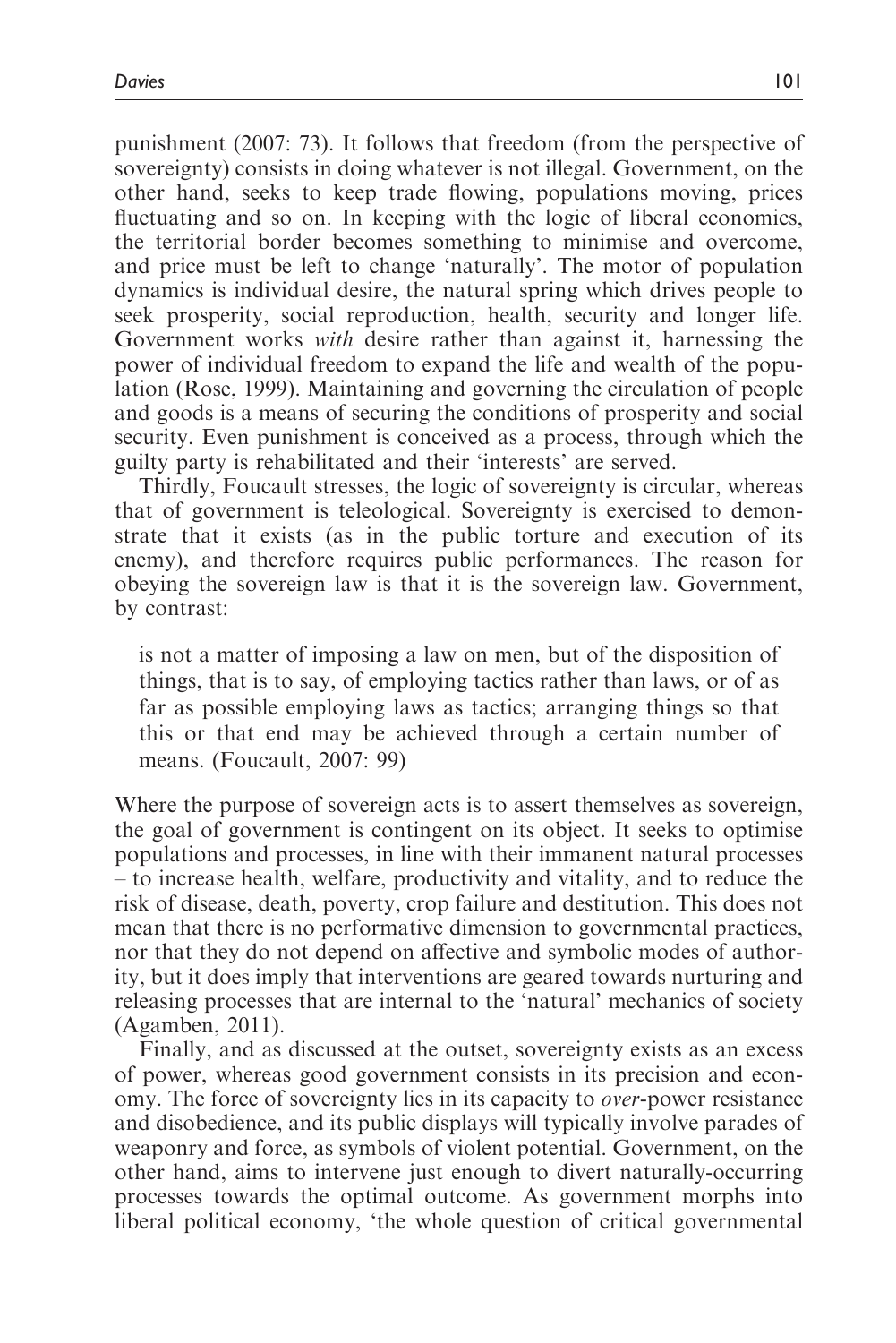reason will turn on how not to govern too much' (Foucault, 2008: 13). Economists and calculative devices perform a critical function within and without the state, in questioning and delimiting the use of governmental power. Where government does make space for excess is not in force of political will, but in the constant growth of life and its satisfaction, brought within the mathematical constraints of economic reason (Leshem, 2016). The latent metaphysics of government, unacknowledged by secular social science, is its assumption of burgeoning, self-directing vitality, that is ultimately benign.

According to Foucault, a space of governmental problems opened up in late 17th-century Europe, just as a central problem of sovereignty had been resolved by the Westphalian territorial system. Governmental reason was thereby 'released', and 'law recedes', at least in the sense of not providing answers to the biopolitical questions that government strives to answer (Foucault, 2007: 99). This implies reduced reliance on spectacular symbols and gestures of power, and greater reliance on enclosed communities and networks of governmentality, or pure administration, though the spectacular is never abandoned altogether (Agamben, 2011). Mercantilism served as a transitional phase, between sovereign problematics (of territory, defence and warfare) and liberal governmental ones (with naturally occurring processes and movements). Growth in population size, trade, life expectancy, manufacture and agricultural production during this period served to authorise the naturalistic and expert perspective of government, and to highlight the limitations of sovereignty. The very notion of 'progress', as a measurable and predictable collective historical process, is a combined artefact of empirical expansion in material welfare and methodological advances in the modelling and tracking of that expansion. The ability to represent population statistically co-evolves with the ability to improve and grow population, and sovereign law can do neither.

The political art of government, combined with new techniques of demographic knowledge, was therefore 'unblocked' as its benefits became more abundantly obvious over the course of the 18th century. Viewed from the opposite perspective, however, the question is how sovereignty becomes periodically 'blocked' or concealed. From the perspective of political theology, the separation of liberal government is never absolute, seeing as it depends tacitly on underlying reserves of sovereign power, and provides the very biopolitical territory that is most vulnerable to extra-legal sovereign decision (Agamben, 1998). Schmitt blamed the positivist epistemology of the natural sciences for encroaching into legal philosophy and representing the metaphysics of sovereignty in merely mechanical terms (Schmitt, 2010: 48). Vogl has argued that the emergence of a separate space of government at the close of the 17th century was a side-effect of the creation of national debts, which meant that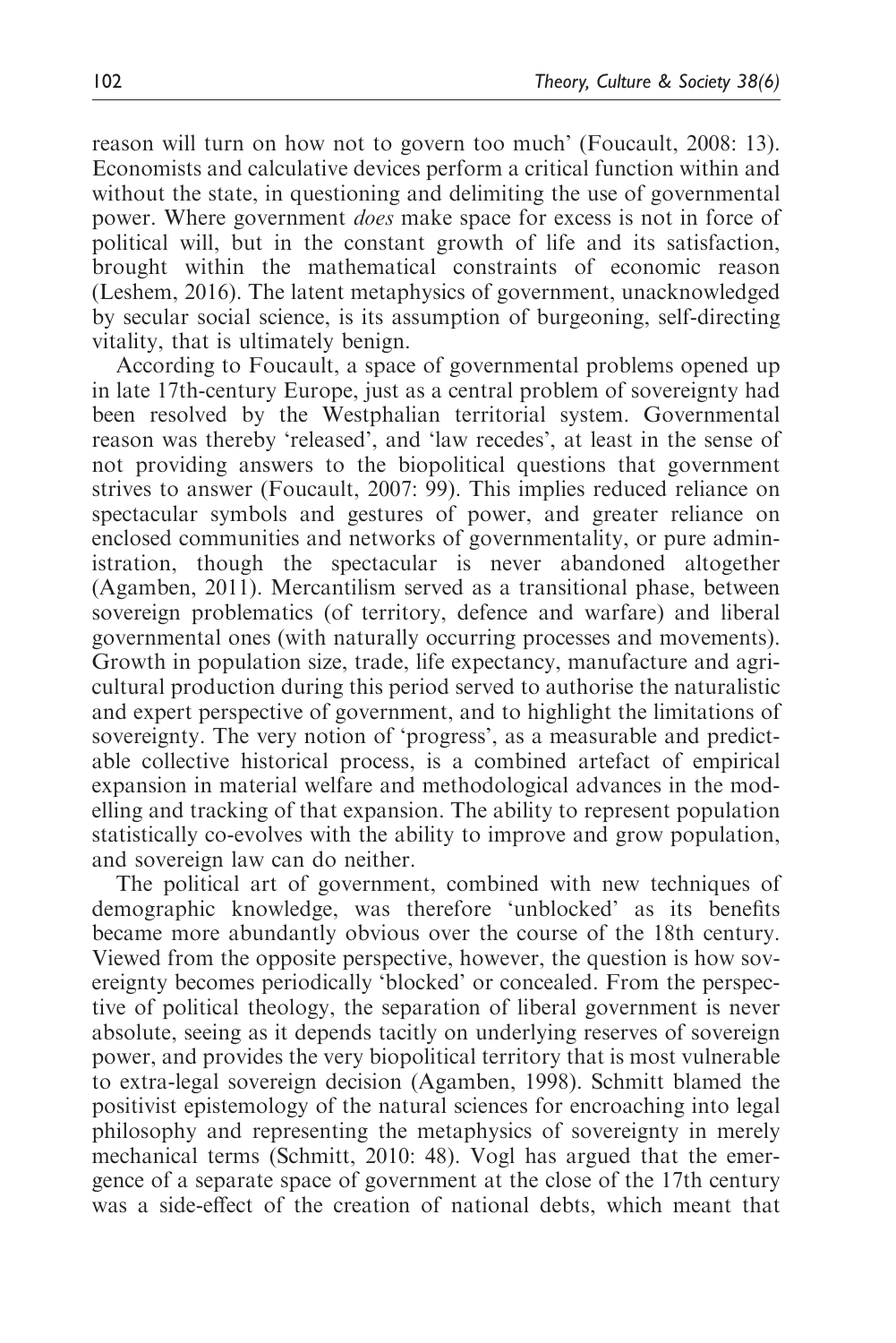sovereignty was now inevitably *shared* between military states and financial markets (mediated by central banks) (Vogl, 2017: 161).

In seeking to understand the shifting balance between government and sovereignty over time, we should note Foucault's somewhat cryptic comments on how projects of government can fail, recede or meet resistance. Firstly, viewing people via the lens of 'population' does not guarantee that they will act according to the natural and mathematical logic of population. It is possible that people will refuse to be governed according to the rationality of risk, price and utility maximisation, not least because these rationalities remain tacit and hidden as far as political actors are concerned. When this happens, they go from forming a 'population' to forming a 'people':

The people comprise those who conduct themselves in relation to the management of the population, at the level of the population, as if they were not part of the population as a collective subject-object, as if they put themselves outside of it, and consequently the people are those who, refusing to be the population, disrupt the system. (Foucault, 2007: 43–4)

Secondly, throughout the history of governing (and long before the art of government began to displace sovereignty), governors have faced the problem of individual refusal: conscientious objectors, disruptors, dissidents. The quest for consensus in government is disrupted by forms of 'counter-conduct', of the single individual who refuses the authority of the governor, be it the priest, the teacher or the vaccinator. In the modern era, these disruptions and refusals may not claim any sovereignty of their own, but they nevertheless play a crucial role in reversing the 'introduction of economy into political practice', as we witness today in cases of populist leadership, anti-vax movements, and rebellions against the 'liberal elite'.

On the basis of these reflections on government and sovereignty, the question might be posed: if Foucault is correct about some of the means by which problems of government expand, and those of sovereignty contract, how and why might this process be reversed? It is relatively clear, on the basis of Foucault's analysis, what this reversal would consist of. Firstly, we would witness a resurgence in the politics of territory, protection and borders, and a decline in the politics of population and risk management. Secondly, we would see an expansion of political interventions aimed at fixing people, goods and prices in place, rather than releasing them to move according to their inner nature. Thirdly, we would encounter authority that operated with a logic of circularity, rather than of teleology, focused on performing the symbols of power rather than delivering the outcomes of policy. And finally, we would see a demand that states rediscover the use of excessive force, including to kill,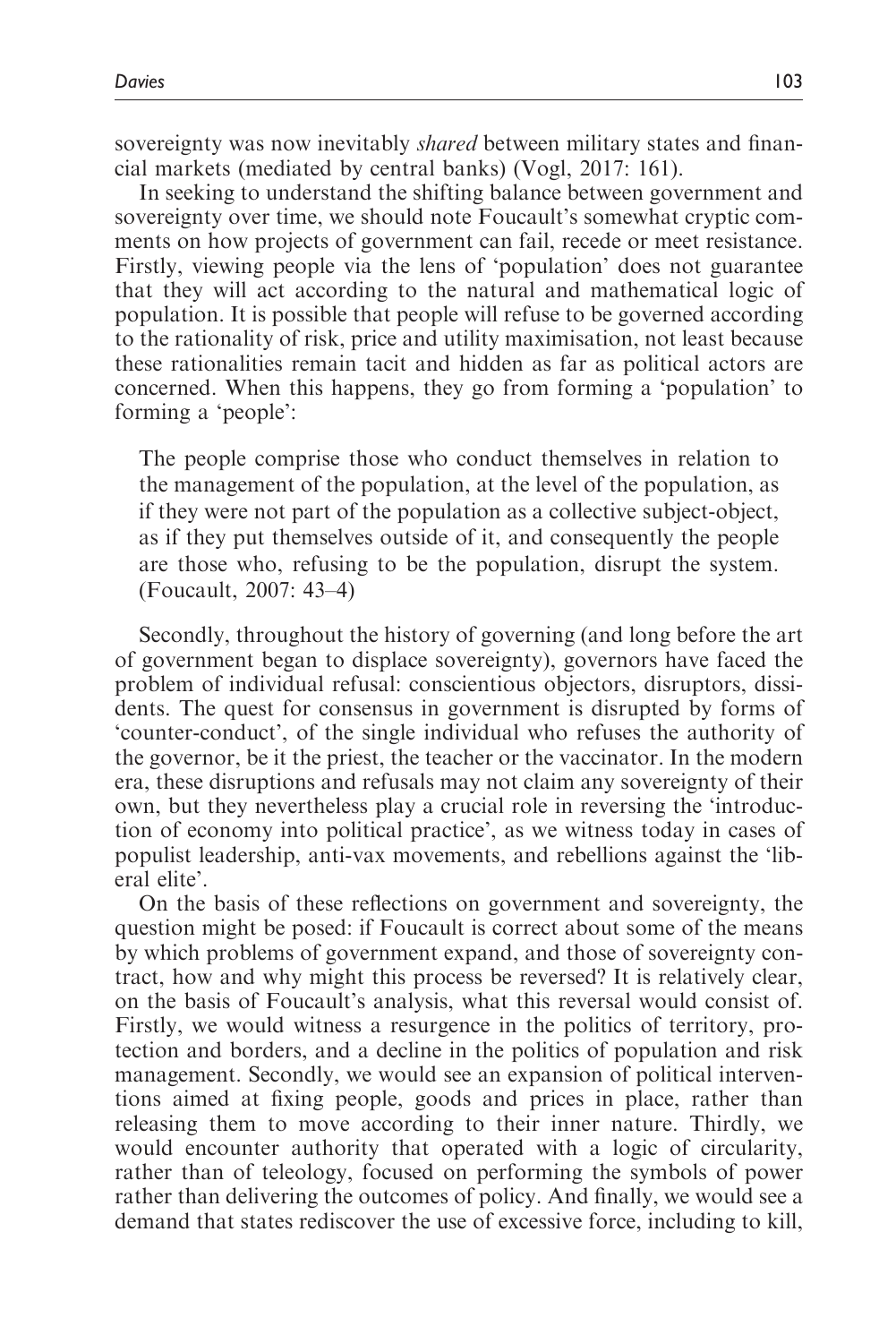and dispense with the economic logic of efficiency and measurement. Fluctuations back and forth of this nature are no doubt frequent features of liberal and illiberal states. But the revenge of sovereignty on government has a particular character in the neoliberal context, which is initially counter-intuitive.

## The Ambivalence of Neoliberalism

Neoliberalism is frequently identified with ubiquitous economisation, that reduces political metaphysics to a form of economic physics (Davies, 2014). By that account, neoliberalism represents a more complete 'governmentalisation' of the state (Foucault, 2007: 108) than had previously been achieved. The rise of 'new public management', national 'competitiveness' agendas, privatisations and outsourcing of public services from the 1980s produced a new type of state, modelled on the idea of business enterprise, and seemingly shorn of its sovereign qualities. The rise of 'governance' discourses over the 1990s was emblematic of neoliberal trends towards suppressing the distinctiveness of political and democratic spheres (Brown, 2015). The period in which this anti-political governmental expansion was underway was also the one in which participation in democratic politics was steadily declining (Mair, 2013).

Brown has argued that neoliberal critique originates in opposition to fascism as much as to socialism, and it is the need to constrict or eliminate 'the political' that shapes and motivates the neoliberal project from its inception (Brown, 2015). To use the taxonomy derived from Foucault in the previous section, neoliberalism certainly witnesses an ascendency of governmental over sovereign interventions in a number of critical respects. Firstly, the long history of neoliberal critique demonstrates an effort to transcend the constraints of territory, at least as they are asserted over market activity. Slobodian's history of the Geneva School summarises their project as one of 'ordo-globalism', in which economic regulations would be lifted out of any territorial container and operate on a global scale (Slobodian, 2018a: 11–12). The birth of the European Commission, NAFTA and the World Trade Organisation represent victories for the anti-national, de-territorialising project of neoliberalism.

Secondly, and following this, neoliberalism is quite explicitly dedicated to securing spontaneous movement, at least where prices, goods, services and capital are concerned. It is a project in constraining the power of states with respect to the movements that emerge spontaneously from markets. The 'spontaneous order' imagined by Hayek encompassed prices, consumption, investment and trade, although it didn't necessarily allow a similar freedom to people (Slobodian, 2018b). Nevertheless, there is a distinctively neoliberal mode of social government that aims to energise, activate, 'de-proletarianise' and coach the population, such that it is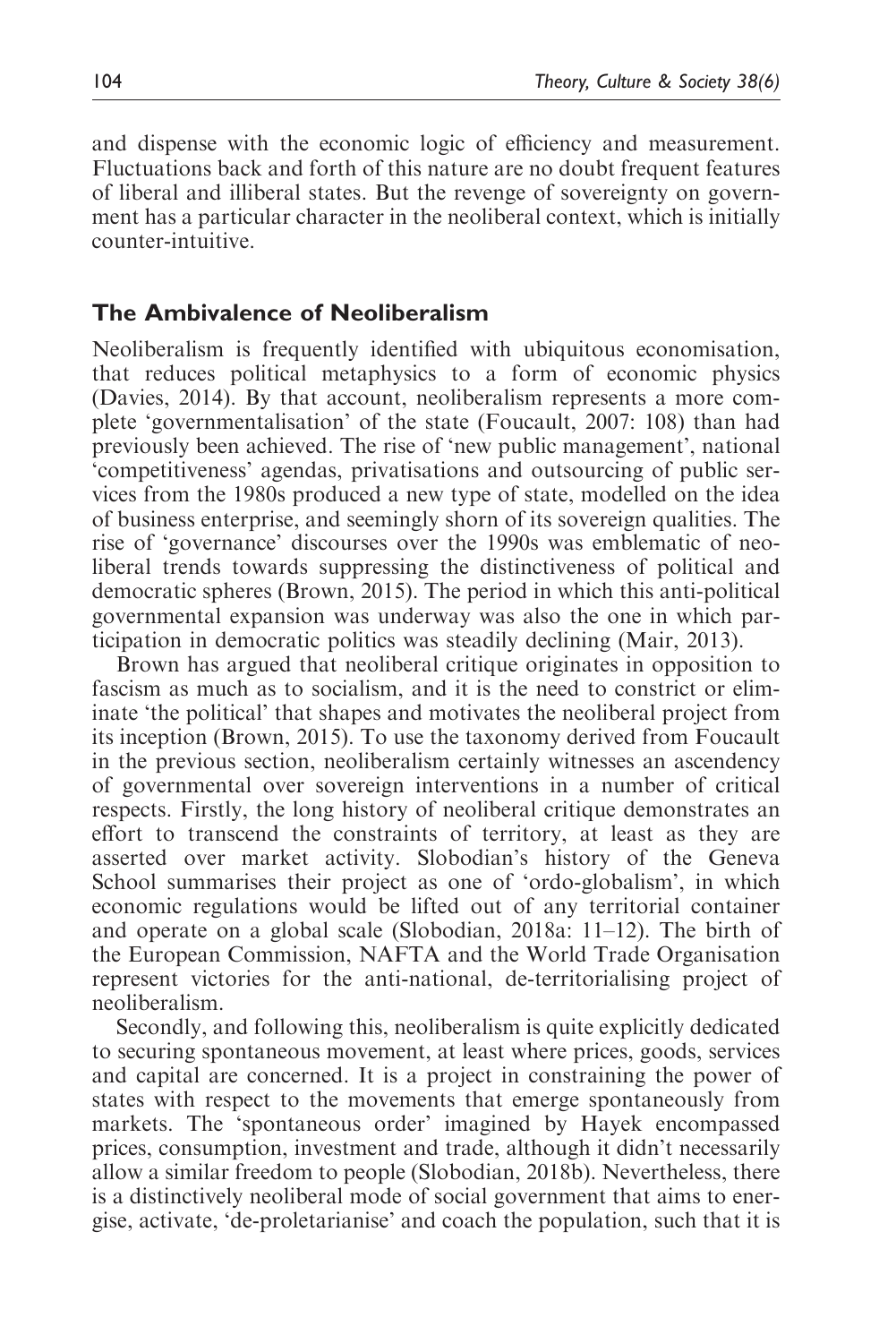psychologically and culturally adapted to enterprise, innovation and risktaking (Dardot and Laval, 2014; Bonefeld, 2017). As seen in the case of the 'third way' during the 1990s, this can manifest itself in high levels of social spending, where investments are aimed at upgrading 'human capital' and reducing 'dependency'.

Thirdly, neoliberalism can be seen as a governmental project inasmuch as it has unleashed a wide range of new forms of utilitarianism. Regulation and anti-trust have been refashioned around the Chicago School doctrine of consumer welfare maximisation, or what is referred to in the anti-trust world as the 'effects-based' approach (Davies, 2010). The logic of capital and capitalisation injects a calculative mentality into new spheres of education, the family, healthcare and community (Cooper, 2017). Excess and surplus are funnelled into the economic realm, in the maximisation of profit, consumer satisfaction and private wealth, rather than permitted to be exercised in public in the form of sovereign action.

At the same time, neoliberal states have displayed some strongly punitive and authoritarian qualities, that dispense with economic rationality. As observers of Thatcherism and Reaganism noted early on, these regimes combined respect for economic freedoms with more aggressive criminal justice policies (Hall, 1979; Gamble, 1988; Wacquant, 2009). In the sphere of criminal justice, the demise of Benthamite rational punishment, and the rise of 'penal populism', coincided with the start of the Thatcherite era (Pratt and Miao, 2017). This is consistent with elements of neoliberal thought, especially in the ordoliberal tradition, where elements of authoritarianism were present from the outset, as a way of rescuing the free market from socialism and the type of democratic collapse witnessed in Weimar Germany (Bonefeld, 2017). The separation of market laws (and especially property rights) from the space of democratic politics is itself an act of sovereign decision, pitting a de-territorialised market sovereign against that of the nation-state (Slobodian, 2018a: 138).

Crucially, while neoliberalism may resist national territorialism, it's not clear that it commits to the liberal perspective on 'population' (which Foucault saw as a hallmark of liberal government) as its alternative, either in theory or in practice. For instance, the Keynesian statistical construct of 'the economy' (Mitchell, 1998) is viewed with scepticism within the Austrian neoliberal tradition, which instead treats 'the economy' as sublime and invisible (Slobodian, 2018a: 86). In the space of welfare and social policy, neoliberal reforms act against the logic of 'the social' as a macro-object of risk calculation (Rose, 1996). Neoliberal policies may involve increased public spending and policy intervention in social life, but specifically so as to re-privatise risks of unemployment, ill-health, and family breakdown, and create a greater sense of personal responsibility on the part of job-seekers, patients and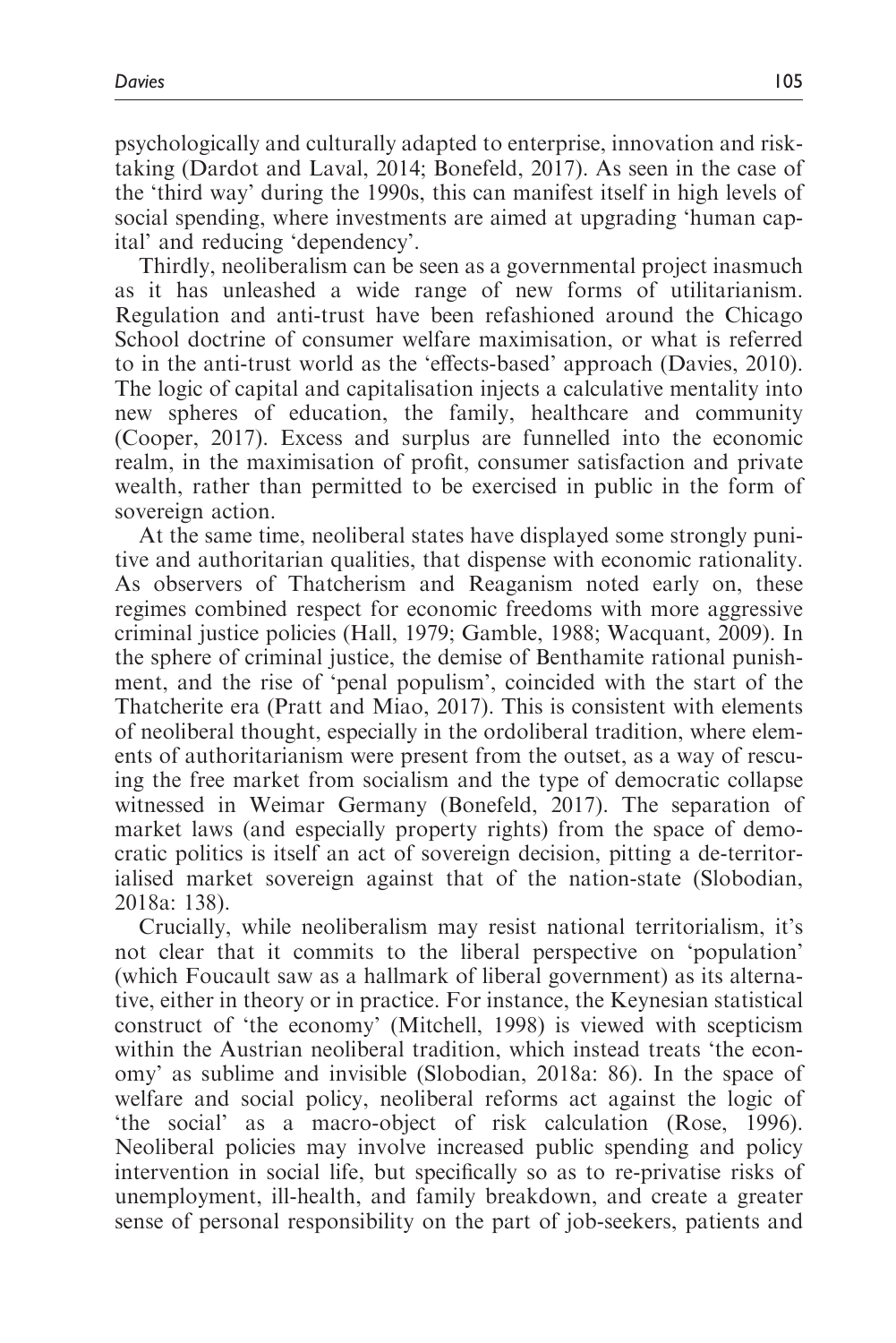parents (Cooper, 2017). Foucault argues that 'civil society' was born during the 18th century, as a new sphere of conduct that lay between sovereign law (governed by norms) and market reason (governed by calculation), that is irreducible to either the political or the economic (Foucault, 2008: 295). 'Society' becomes a space and object of governmental intervention with the rise of the welfare state in the late 19th century (Donzelot, 1991). But neoliberal critique gradually undermines the integrity and visibility of this once-separate domain of existence, redividing 'social' concerns into those that are matters to be dealt with by law, and those that are the moral responsibility of the individual. While this project may not entirely succeed, its aspiration is the dismantling of infrastructures of governmentality that view events such as unemployment and ill-health as problems that are distributed across populations, to be viewed in terms of statistical probability. These are amongst the reasons that some have read Foucault as an enthusiast for neoliberal critique (Zamora and Behrent, 2016),

Neoliberal political reason therefore weaves between the zones of government and sovereignty, muddying the distinction itself. It deploys an immanentist governmental logic to attack sovereignty, and a sovereigntist logic to attack governmentality. The result is an integration of sovereignty and government that bestows a form of extra-legal authority upon economic decision and calculation. Traditionally sovereign centres and modes of power become constrained and hollowed out by rationalities of calculation (as manifest in Chicago School law and economics, for example) while conventionally governmental institutions (such as the welfare state) are empowered to act with impunity and without regard to measurable consequences. The icon of this hybrid sovereign-governmental power is the central bank, where economic calculation is wedded to decisionism, embodied in the figure of the charismatic central banker. Vogl captures this unwieldy fusion, in describing central banks as 'government of last resort': the sovereign becomes governmental, and government becomes sovereign (Vogl, 2017: 121). This is not sovereign power deployed vicariously, but sovereignty displaced to monetary institutions.

The ambition to create a hybrid sovereign-governmental power has long been a discrete feature of European neoliberal thought. Slobodian reveals numerous schemes proposed by the Geneva School (such as Mises' Eastern Democratic Union), which sought to hand legal powers over to transnational technocratic bodies that would be virtually invisible to the nations they ruled over, while traditional symbols of national sovereignty would survive as ultimately meaningless and empty cultural artefacts (Slobodian, 2018a). But the precise effect of the global financial crisis has been to bring this into the open: to reveal *publicly* that sovereignty resides with the technocrats of the central banks and the regulators, inasmuch as they possess the power to declare the 'exception' and to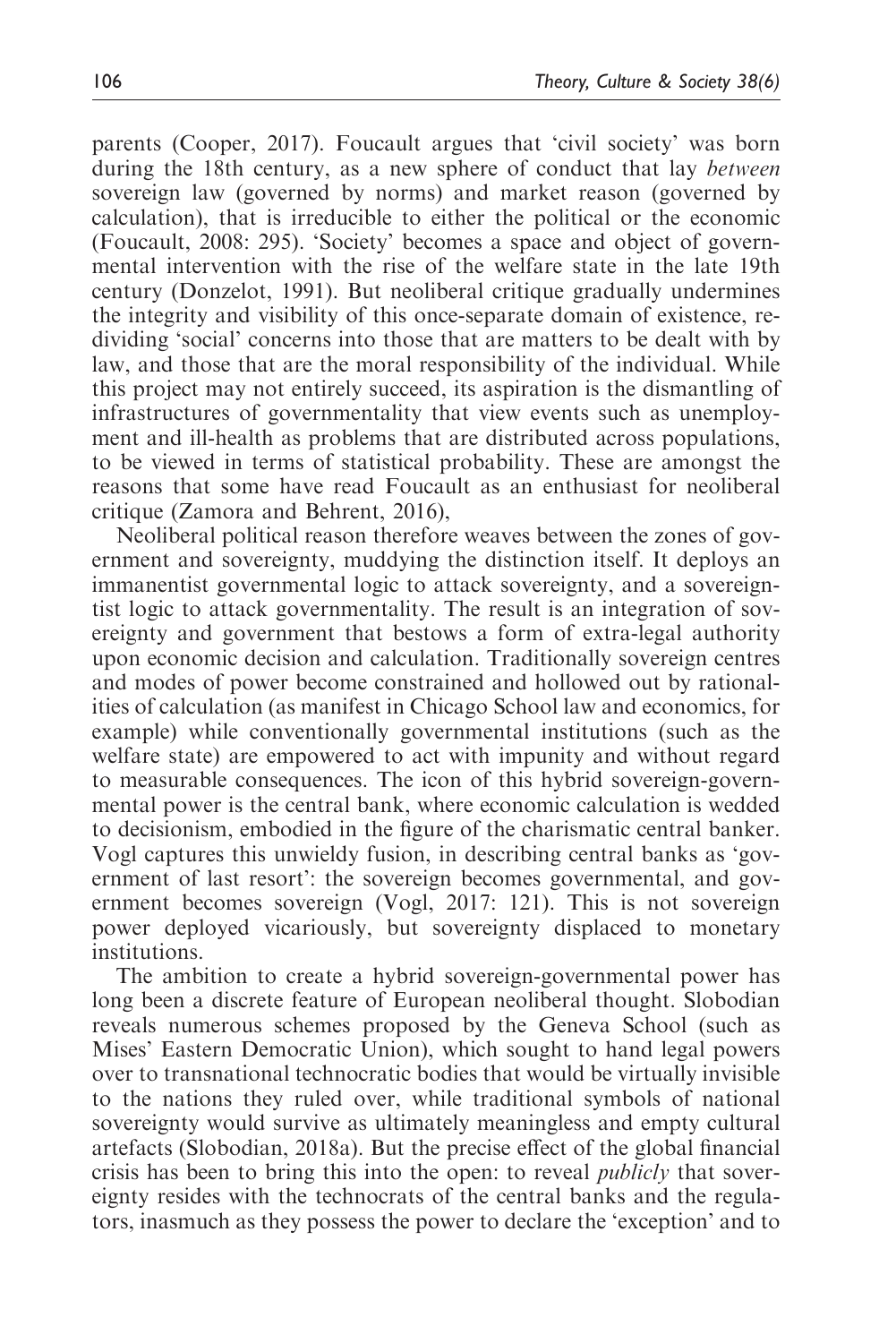draw on the limitless power of the state to rescue the market system in its state of emergency (Davies, 2013; Tooze, 2018). Government is no longer the delegate of the sovereign or a separate space of immanence, but now appears as executive decision-maker. Demanding that this sovereignty be returned to 'the people' (which currently belongs to institutions such as the ECB or the Federal Reserve) has, at least rhetorically, been a key component of the populist surge since 2008 (Revelli, 2019).

The fusion of law and economics, sovereignty and government, was neoliberalism's secret that was never meant to be acknowledged in public, and struggles for legitimacy once revealed. The liberal appearance of an immanent economic space, separate from the state, is (or was) crucial to the authority of economics that presents itself in wholly epistemic terms. As Vogl argues, the power of central banks prior to 2008 had depended upon the illusion that they were not political actors at all, and they struggle to define their public role once their autonomy and political power is nakedly visible (Vogl, 2017). Prior to 2008, neoliberal welfare reforms could be justified on the basis that they were ultimately welfare-enhancing, but in the post-2008 context of austerity, the very same policies and reforms appeared nakedly punitive, gratuitous and harmful (Davies, 2016). Austerity itself, justified on the false basis that it would generate prosperity, is exemplary of a new style of neoliberal policy-making that has broken free of utilitarian calculation, operating instead with a sovereign logic of circularity: it is exercised simply because it must be, not because of its effects. The liberal-economic ontology of governing in the name of individual 'interests' evaporates. The global financial crisis famously did not derail neoliberalism (Crouch, 2011; Mirowski, 2013), but it fundamentally altered its optics, with destructive implications for the kinds of legitimacy claims that the neoliberal state was able to make. Once the neoliberal state appears simultaneously more authoritarian and more technocratic, it is both strengthened and weakened at the same time (Bruff, 2014).

The legitimacy of neoliberalism, from the mid-1970s to 2008, was therefore heavily dependent on carefully managed optics that concealed contradictions. Neoliberal political rationality offered no space for the public, performative aspect of state sovereignty qua sovereignty, hoping to locate executive decision-making out of sight. Instead, various mirages of sovereign authority are offered instead: nation-branding takes the symbols and traditions of the nation-state and subsumes them under a logic of business investment and market positioning (Aronczyk, 2013); 'national competitiveness' agendas subject the executive branch of the state and 'the people' to an economic audit, in terms of their attractiveness to mobile capital (Davies, 2014). What Mirowski terms the 'double truth' of neoliberalism, namely the 'truth' presented to the public (the market as natural order) versus the 'truth' understood by neoliberals themselves (markets require construction and enforcement), leads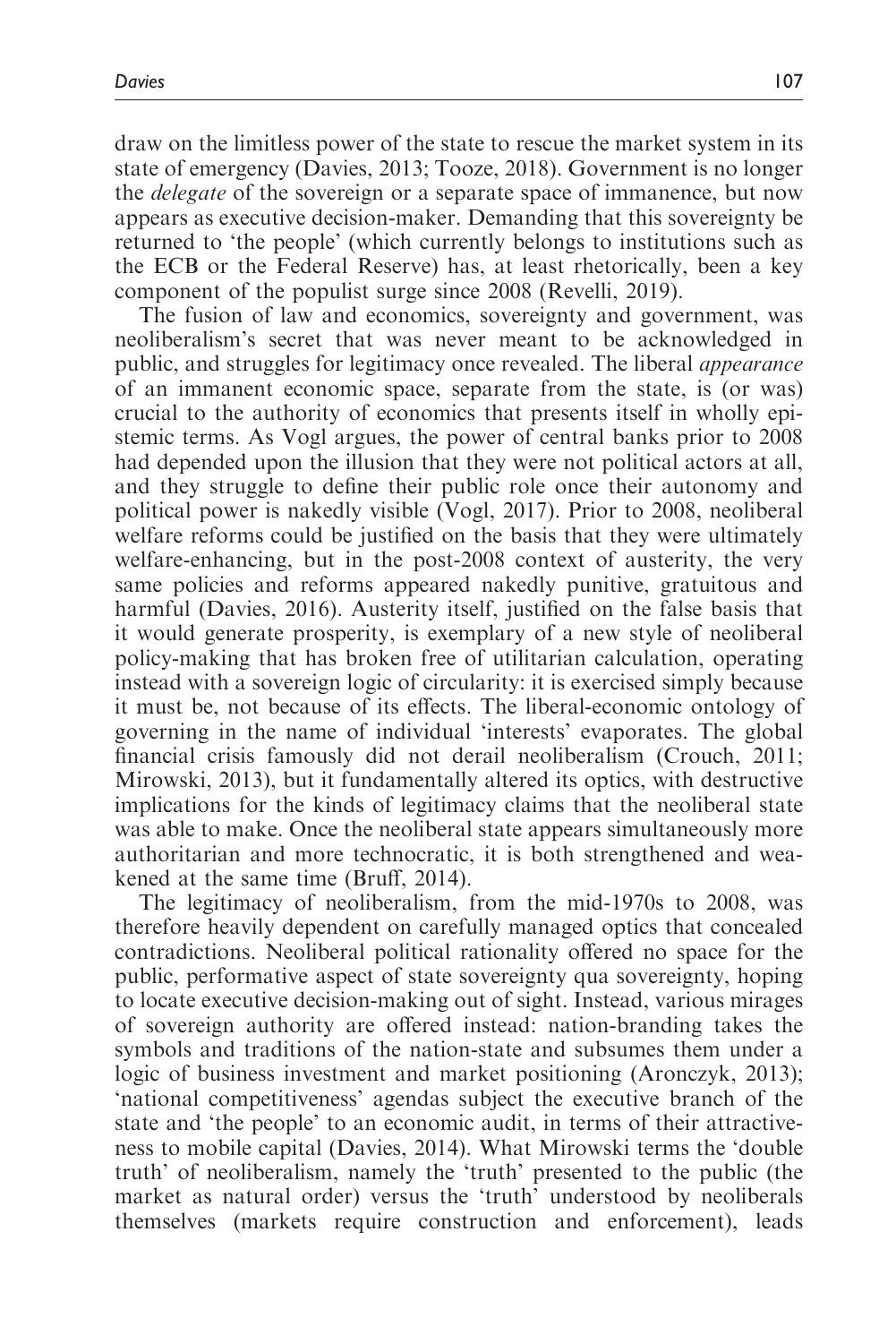[sagepub.com/journals-permissions](https://uk.sagepub.com/en-gb/journals-permissions)<br>TatiC ambitions to Theory, Culture & Society inevitably to a type of phenomenological crisis in which the displays and  $\frac{1}{2}$ the exercise of sovereignty end up in different places, generating a consistents of credulity (Mirowski, 2013). The year 2008 pulled back the screen opselled back optical illusion, undermining its liberal and democratic ambitions  $t_{\theta o}$ [journals.sagepub.com/home/tcs](https://journals.sagepub.com/home/tcs) legitimacy or hegemony.

**SSAGE** 

# The 'Unblocking' of Sovereignty (or the 'Blocking' of Government?)

The event of the global financial crisis, and the decade that followed it, contains considerable instances of 'economy' being ejected from 'political practice'. Crucially, and unlike prior historical instances of this reversal, this transition is one that has occurred within the logic and historical practices of neoliberalism, producing populist mutations of neoliberalism, rather than as a challenge to it (Callison and Manfredi, 2020). If the project of neoliberalism had always been ambivalent towards the place of sovereignty, choosing instead to discretely merge it with government behind a liberal veneer, sovereignty becomes wholly 'unblocked' and visible from 2008 onwards. Meanwhile, the perspective and the visage of liberal government recede. This is manifest in the following ways.

First and foremost, the initial state response to the financial crisis was clearly one of excess, and not of economy. The entire logic of the bank bail-outs and subsequently the response to the Euro crisis was to do 'whatever it takes'. The authorities acted in a way that was distinctively Hobbesian, in the sense that their interventions were geared to performing their limitless willingness and power to act, as an optical effect. Hank Paulson told a Senate Banking Committee:

It you've got a squirt gun in your pocket, you may have to take it out. If you've got a bazooka, and people know you've got it, you may not have to take it out. (quoted in Tooze, 2018: 173)

Governmental tactics are the 'squirt gun', useful to the extent that they are practically effective, while sovereignty is the 'bazooka' whose power resides in not having to be used – a wholly Hobbesian line of reasoning. But in the process, the expert economic claims that had been made for 'good' regulation and policy dating back to the 1970s were abandoned, and the space for excessive political action in and over the economy was re-opened (Tooze, 2018: 165). Economists in treasury departments and central banks found themselves in the sovereign position of deciding on the exception, and were even installed as emergency Prime Ministers in cases such as Italy (Davies, 2013). Tooze notes that the Euro crisis of 2010–12 was only brought under political control at the moment in June 2012 when the President of the European Central Bank, Mario Draghi, publicly declared that the ECB would 'do whatever it takes to preserve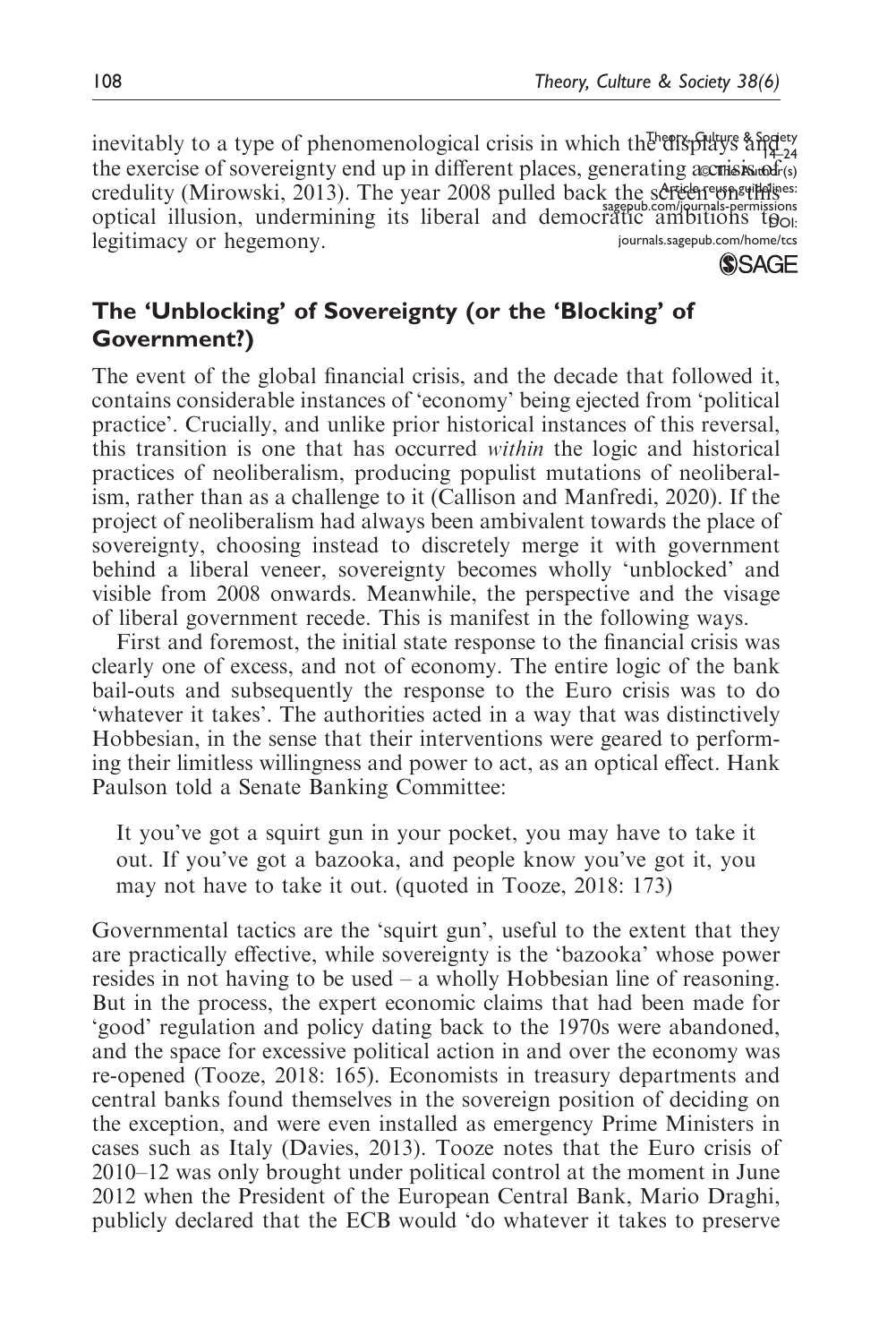shifts from a utilitarian one to an explicitly performative one, inasimular Theory, Culture & Society the Euro. And believe me, it will be enough' (quoted in  $\frac{202}{202}$   $\frac{1}{202}$   $\frac{1}{202}$   $\frac{1}{202}$   $\frac{1}{202}$   $\frac{1}{202}$   $\frac{1}{202}$   $\frac{1}{202}$   $\frac{1}{202}$   $\frac{1}{202}$   $\frac{1}{202}$   $\frac{1}{202}$   $\frac{1}{202}$   $\frac{1}{2$ 438). Tooze notes that this statement was 'self-fulfilling. Henspokesther [sagepub.com/journals-permissions](https://uk.sagepub.com/en-gb/journals-permissions) as the task of the economist is to send credible signals  $\frac{1}{26}$ .  $\frac{1}{40}$ .  $\frac{1}{40}$ state is able and willing to do. To be sure, this had bong beconcantoned magic words' (Tooze, 2018: 444). The authority of economic calculation central banking, albeit formally unacknowledged (Braun,  $2015$ ). BAGE consequence of the financial crisis was to render the 'performativity of economics' (both in the state and in the financial sector) an undeniable dimension of how economic institutions worked (Callon, 1998). Experts who once sought only the acclaim of their peers (the basis of liberal consensus) now sought the acclaim of a people.

Meanwhile, if liberal government depends on the credibility of 'population' as a space and object of intervention, various forces have weakened the credibility of this perspective, especially those that followed the financial crisis and austerity regimes in Europe. As the previous section detailed, the critical logic of neoliberal reforms had long been to weaken the coherence and credibility of population (and associated rationality of socially calculable risks), such that macro-objects of economy and society no longer 'hold together', in the conventionalist sense (Desrosières, 1998). However, we can point to various developments both before and after 2008 that indicate that what Foucault termed the 'security' of population was no longer being pursued. In particular, austerity programs in Europe and the renunciation of fiscal policy from 2010 onwards demonstrated that economic growth was no longer a primary objective of economic policy. Arguably, neoliberalism has never privileged growth per se, and yet a remnant of Keynesian sensibility persisted, especially after the defeat of inflation in the early 1980s.

But other forms of growth also stalled, such as health and life expectancy. Mortality rates in Britain and France started to rise in 2011, for the first time in decades, and life expectancy in Britain fell in 2015–16 for reasons associated with austerity (Hiam et al., 2017; Dorling, 2017). In the United States, the so-called 'Case-Deaton effect' found a steady rise in the mortality rate amongst middle-aged white non-Hispanics starting at the turn of the century, eventually leading to a declining life expectancy of this group by 2013 (Case and Deaton, 2015). These deaths are associated with the absence or withdrawal of social safety nets and social healthcare provision, especially in the context of austerity programmes. However, they are also connected to self-destructive behaviours, resulting from increases in suicide, poisoning and lifestyles that result in heart disease – what Case and Deaton dubbed 'deaths of despair'. The fall-out from the financial crisis is estimated to have caused an additional 10,000 suicides globally (O'Hara, 2017), while in Greece the male suicide rate rose by 20 per cent in 2007–9 (Stuckler and Basu, 2013).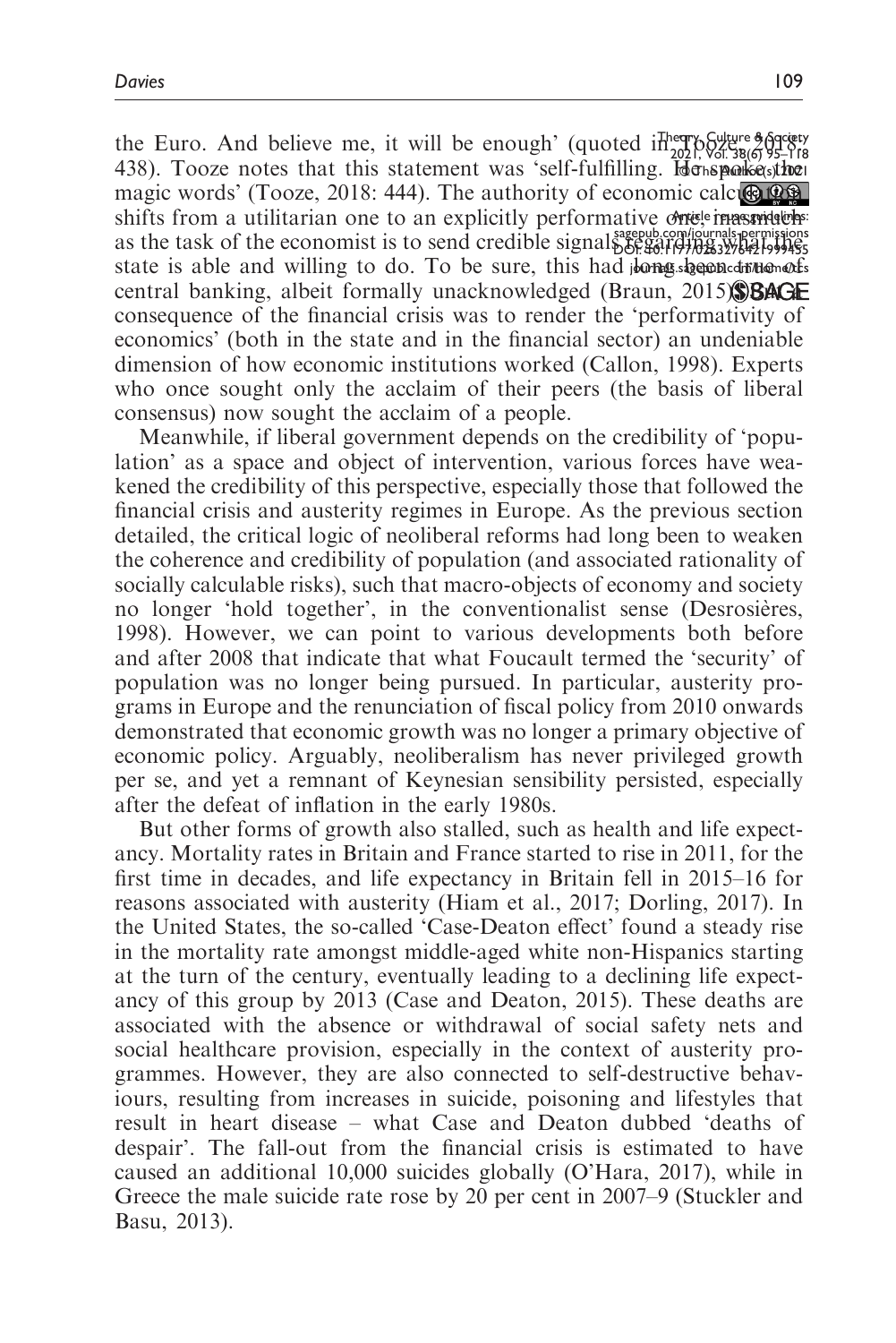These are symptoms of a state-driven economic and biopolitical recession that departs from the ostensibly progressive logic of liberal government. What Foucault calls the 'problem of population' came into being as a specific problem of aggregate growth: how to nurture it, manage it, accelerate it. Growth in population, health and wealth would arise naturally due to individuals acting on desires in the marketplace and society, so long as government calculated and offset risks of disease, crop failure, poverty and other threats to life. Absent growth, Foucault implies, and 'population' would not be a meaningful construct in the first place (just as 'the economy' comes into being as a result of policy-makers seeking to grow the aggregate). We might surmise that 'population' struggles to retain its epistemic and political hold over collective life, once prosperity, health and life are progressively shrinking rather than increasing.

Post-2008 neoliberalism witnesses a disintegration in the liberal governmentality that anchored individual subjectivity in broader infrastructures of security and welfare improvements. The liberal economic idea of 'interests' referred to a calculable telos for both individual decisionmaking (in the market) and for policy formation (in society), serving to weld the rationality of individual psychology to that of the governmental state. But this category no longer works, where markets, debt and labour market policies take on a moralistic and punitive function that is more focused on the allocation of responsibility and duty than the distribution of welfare (Lazzarato, 2012; Davies, 2016). Austerity regimes take on features that Foucault attributes to sovereignty, delimiting and destroying life, rather than of government, which exists to produce and expand life. As Foucault observed of sovereign power, the purpose is to ensure that things don't change, and that the existing balance of power remains constant (Foucault, 2007: 165).

Foucault's observation, that where people refuse to be a 'population' they form a 'people' instead, is highly relevant here. Only, it is less an individual refusal to be a population than a steady neoliberal disbanding of the ontology of population as a space of governmental action and improvement. Steve Bannon's 2017 comment, that the goal of Trumpism was the 'deconstruction of the administrative state', represents a continuity between neoliberal critiques of liberal government and populist ones. The possibility and desirability of what Foucault terms individual 'counter-conduct' rises, under circumstances where government is no longer seeking to secure the conditions of increased prosperity and life. Post-2008, the space was opened for a new type of 'dissident' – the maverick celebrity and political entrepreneur, who challenges the foundational norms of liberalism – to disrupt the political arena. Thus the conditions are put in place to form and mobilise a 'people', who are resistant to the calculative logic of social risk and the governmental aspiration towards constant movement of people, goods, capital and prices. If the prime example of the population being 'secured' is that of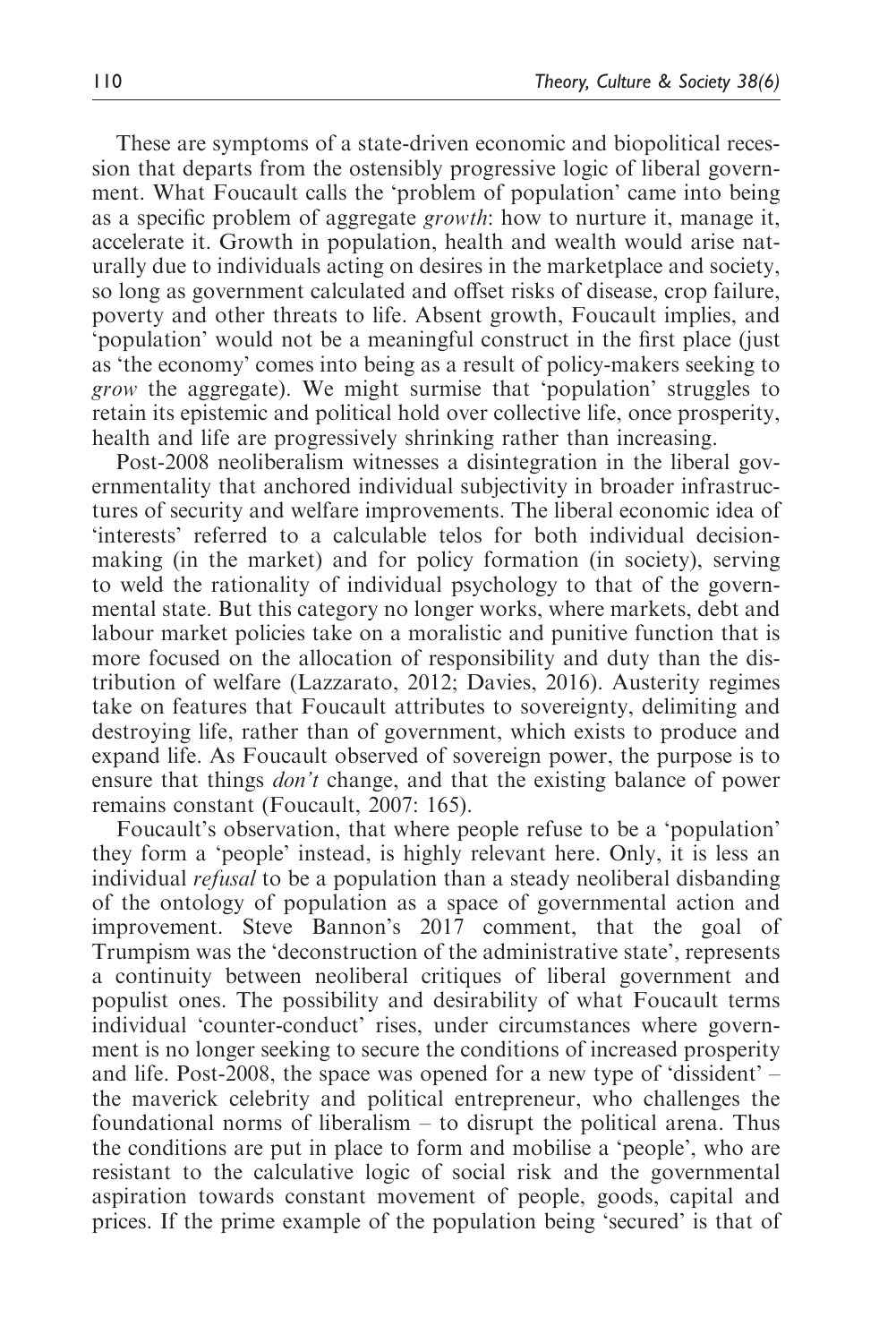mass inoculation (Foucault, 2007: 62), which treats disease in the aggregate, anti-vax movements are manifestations of 'counter-conduct' in action, where individuals dissent from the logic of collective risk and form a 'people'.

Linked to this politically is the development of digital techniques of data-mining and algorithmic analysis, which contest the power of liberal statistical tools of population construction (Savage and Burrows, 2007). If we accept that the liberal governmental 'gaze', which seeks to sort people into stable categories (such as 'employed' and 'unemployed'; 'married' and 'single') is a constituent part of how individuals come to conceive of themselves as subjects within populations, bestowed with interests (Ruppert, 2007), then we should also consider how the spread of ubiquitous data capture facilitates a different relation of micro and macro, individual and whole. Crucially, the subject of data capture does not need to conceive of or present themselves in accordance with static categories, which translate into interests; rather, they leave traces of evidence, from which emergent patterns and classifications can then be discerned. And it is not their proximity to a statistical norm that is being evaluated (as is the case under liberal government), but their exceptional identifiers that are sought. There is no form of refusal or 'counter-conduct' that truly disrupts this technology, and the individual is never expected to form a stable unit within a population in the first place. Dissent, disruption and refusal become valuable data points through which to learn about affects and behaviours, a mode of algorithmic control that treats the subject as the bearer of passions rather than interests.

The apparatus of liberal governmentality emerged from the late 17thcentury onwards through alliances between states, scientific societies and mercantile networks. The project that united them was an epistemological one of producing stable, public and consensual representations of economy and society, in the form of the 'modern fact' (Poovey, 1998). By contrast, the apparatus of digital data capture has developed through the meeting of two rationalities, both of which operate outside of the liberal public sphere: market research and military intelligence. The shared project is one of control, of pre-empting, steering and learning from behaviour, with a view to controlling it, not modelling or representing it. Aside from the fact that they necessarily operate in secret (and therefore do not produce statistical objects that 'hold together' as public conventions), they also produce new centres of sovereignty that can decide on which individuals are permitted to cross borders, receive credit, be picked out for questioning or receive social entitlements (Amoore, 2013; O'Neil, 2016). With techniques of predictive data analytics and psychographic profiling moving seamlessly between military, commerce, policing and electoral politics, so the Foucauldian distinction between sovereign and biopolitical power becomes untenable. Instruments and tactics of power that originate beyond the borders of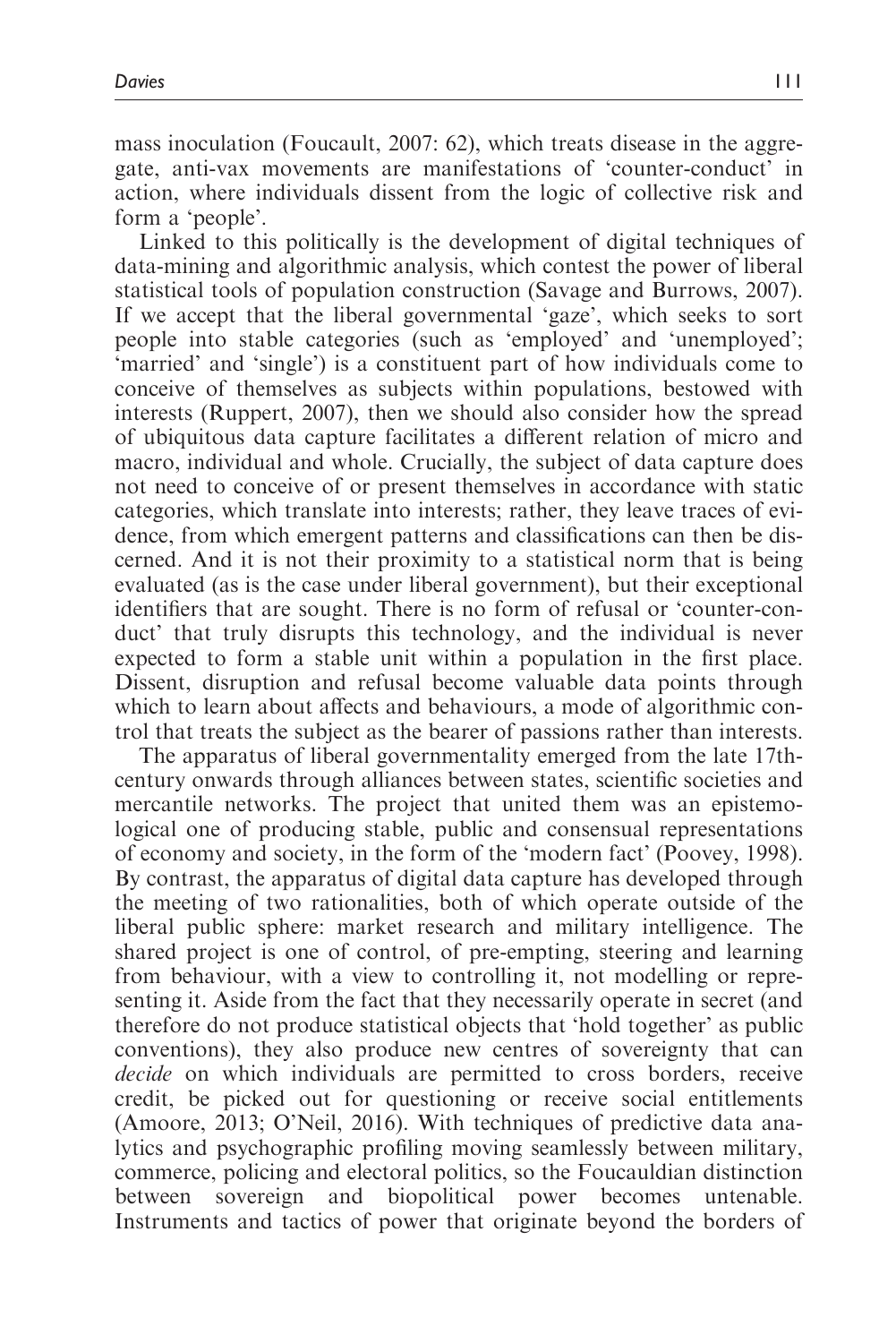liberal society, exercised extra-legally over 'bare life', encroach into civil society.

These are amongst the various ways in which the problem of sovereignty has been renewed since 2008, and the terrain of government has shrunk. The fragmenting of the perspective on population, and the exposure of neoliberal technocracy as excessive and sovereign in nature, resurrects sovereign questions as to where the ultimate and final source of power lies. This produces the conditions in which nationalist, populist, protectionist, territorial and neo-reactionary appeals to 'sovereignty' can flower and take their revenge upon governmentality that had once appeared to eliminate metaphysics from the arena of politics. A cultural symptom of this has been the apparent epistemological crisis of liberal politics, in which modern facts and figures no longer seem to function publicly in a representative capacity, but become performative, affective and symbolic. Sovereignty, which seeks to prevent movement, to fix in place, and to resist progress, renders the border (and threats to migrants) a crucial part of the physics and metaphysics of the state.

## Conclusion

There is rising appreciation that the populist and nationalist uprisings that occurred in the context of post-2008 neoliberalism were not so much reactions against neoliberalism as mutations within it. New synthetic categories such as 'neo-illiberalism' capture the fact that, in contexts such as the Trump administration and reactionary populism in Europe, neoliberal economic logic is being welded together with a punitive, moralistic one (Hendrikse, 2018; Brown, 2019; Callison and Manfredi, 2020). Moreover, the expansion of an 'enterprising', profitseeking mentality into every corner of social and political life provides unexpected legitimation for the type of clientalist opportunism of populist leaders who exploit their power for personal and family gain, blending business interests with the state. This paper broadly shares this diagnosis, identifying a continuity between the neoliberal ambivalence towards liberal government that turns into hostility post-2008, and thereby 'releases' a fresh 'problem' of sovereignty.

While many perspectives on the new authoritarianism focus on the escalating conflict between constitutional democracy and executive power, my Foucauldian approach has emphasised the changing balance between sovereign and governmental problematics and technologies of power. This retains the central advantage of Foucauldian political theory: it de-centres the state, and always considers the state in relation to non-state networks of knowledge, calculation and control. Sovereignty is a curious entity, in that where it is most firmly established, it ceases to be a 'problem', and then appears to recede. It becomes ritualistically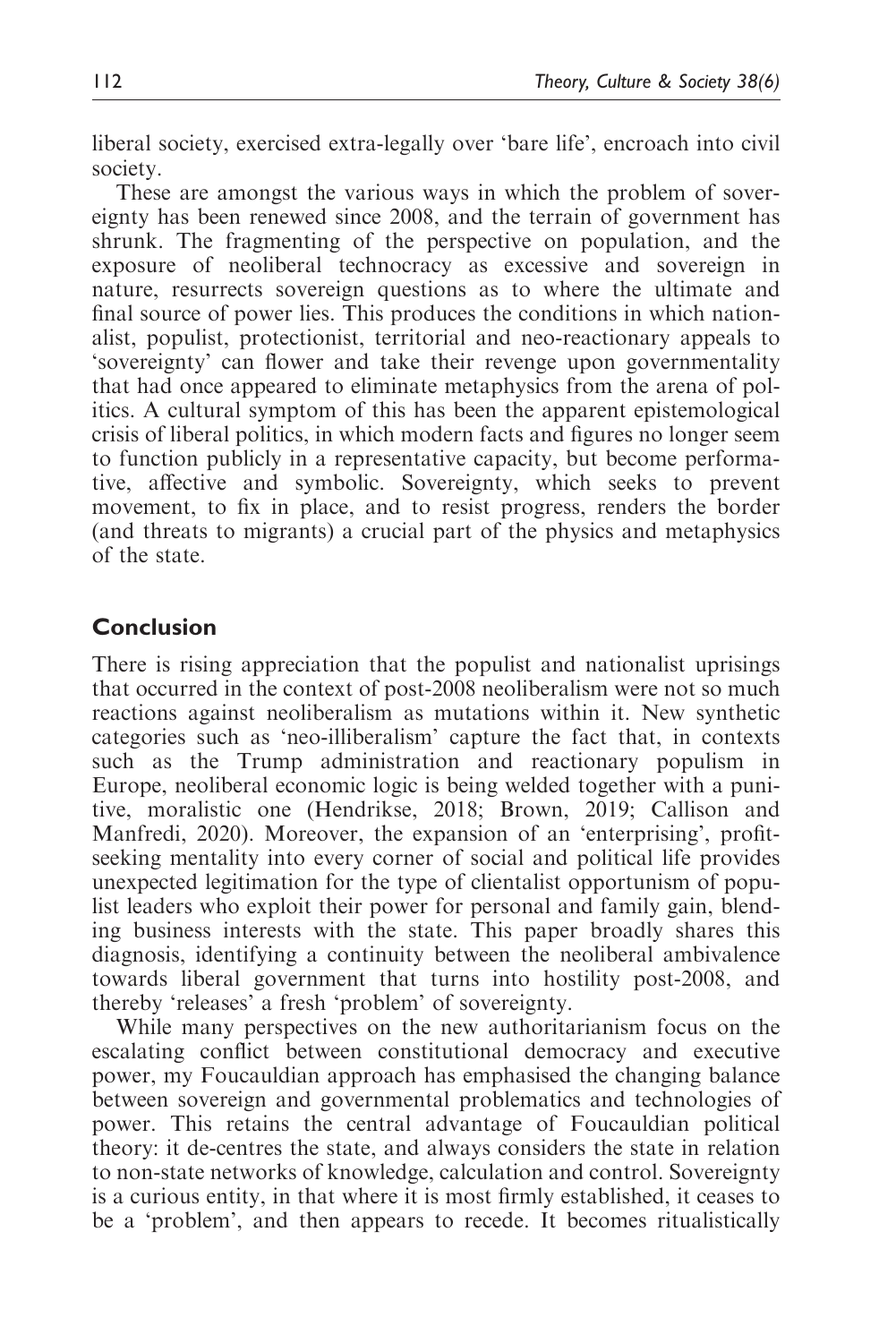performed to confirm its existence, but is no longer relied upon, precisely because it is recognised. It is at this point that it is able to act vicariously via delegates of experts and networks of governmentality, producing the illusion that it has withdrawn from 'economy' and 'society' altogether. Sovereignty is always a partly phenomenological achievement, which confirms the availability of limitless, quasi-theological reserves of power, through symbols and public performances. But it becomes a 'problem' when such performances cease to work effectively, when the identity of the sovereign is thrown into question, and when it becomes enmeshed in governmental problems all over again.

That sovereignty has reappeared as a problem post-2008 is initially a symptom of the fact that economy was violently ejected from political practice during the financial crisis. Once released like this, it is difficult to re-embed it again quickly. But, in conclusion, we might also speculatively consider the extent to which sovereignty is being problematised by uncertainty over where it ultimately resides. There are numerous contenders in play. First of all, there is the neoliberal ideal that sovereignty ought ultimately to lie with the price system of a sublime, un-knowable global economy, outside of any political control (Slobodian, 2018a). This is a type of 'negative theology', where the final decision rests outside of all institutions. The neoliberal financial system pulls towards this teleology, doing considerable harm to the credibility of democracy in the process (Streeck, 2017), but ultimately remains dependent on state sovereignty as exercised by central banks and treasury departments, an alliance that becomes public in the context of bail-outs and quantitative easing, resulting in political outrage that swiftly turns into a countersovereignty of 'the people'. The libertarian response to this is to push sovereignty towards state-less forms of finance and money – crypto-currencies and extra-legal types of code.

Secondly, giant technology platforms (and their algorithms) are increasingly acting as final decision-makers over the regulation of markets, security enforcement and arbitration of civil disputes (Pasquale, 2015). Pasquale refers to the 'functional sovereignty' of platforms such as Amazon, which act as regulators and lawmakers for markets, as much as competitors in the market (Pasquale, 2018). Van Loo refers to 'the corporation as courthouse', whereby ratings agencies and other intermediaries are responsible for dispensing justice to consumers, borrowers and internet users in general (Van Loo, 2016). Facebook announced plans in 2019 to establish its version of a 'Supreme Court' for content moderation, whose authority would be higher than any Facebook employee. And as data analytics firms become increasingly critical to state security services and border control, sovereignty drifts towards the private sector contractors who have the ultimate decision regarding the threat level of a given individual (Amoore, 2013). Judgement drifts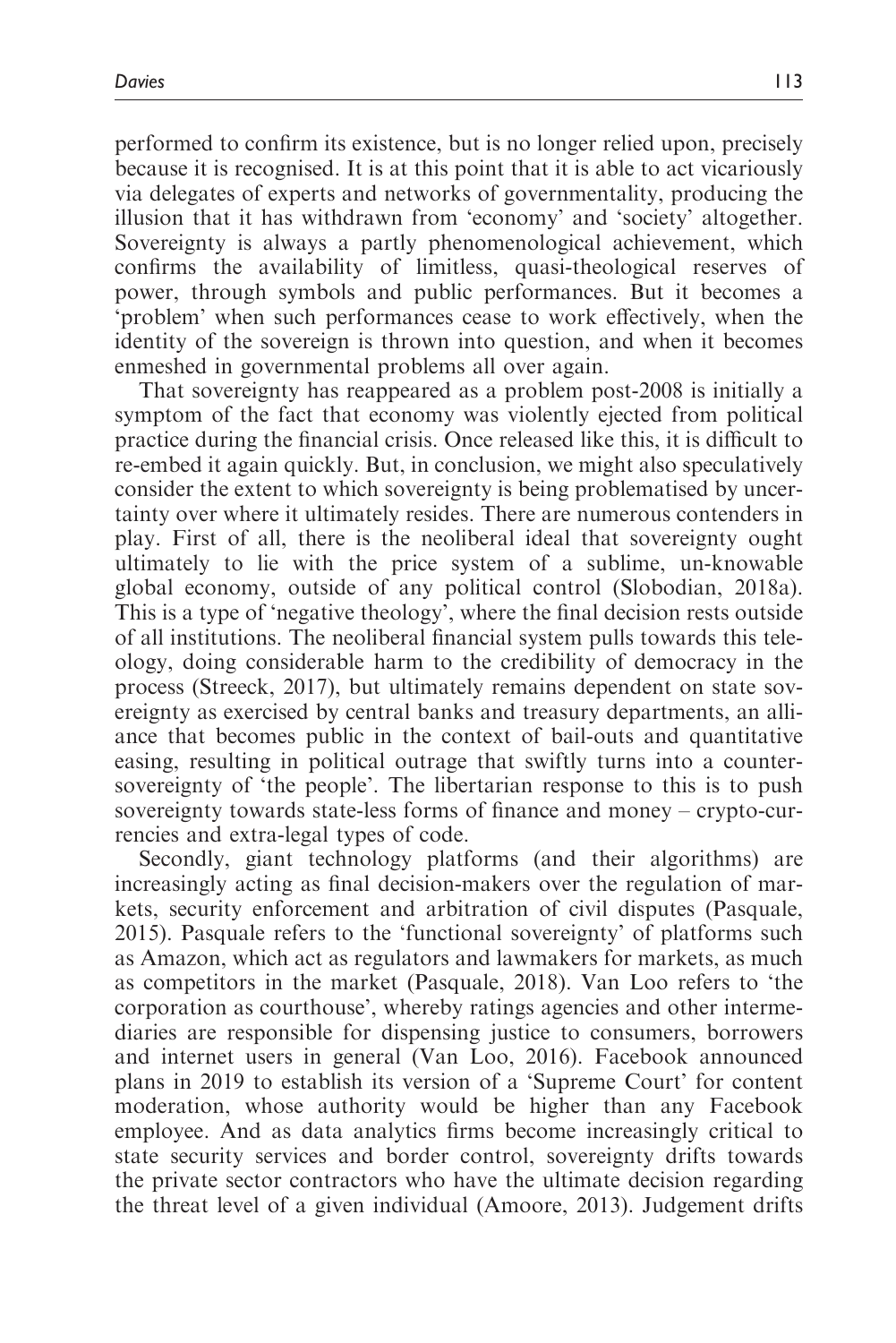towards opaque codes and algorithms, which exist in a permanent state of exception, neither within nor without the law.

Then there is the populist appeal to 'the people' as the source of sovereignty, whose will is executed via their leader. Populism, as its leading theorists have noted, is a rhetoric first and foremost, and is heavily dependent on a complicit media (Mudde and Kaltwasser, 2017; Müller, 2017). It takes aim at those in public offices of various kinds (including journalists, judiciary, civil servants and professional politicians), and dismisses them as a single, corrupt 'elite', and suggests that sovereignty belongs to the 'ordinary' or 'real' people. No doubt this is highly dangerous, especially when it is wedded to ethno-nationalist delineations of 'the people'. It accelerates the corrosion and dismantling of liberal proceduralism and creates space for demagoguery. It accelerates the ejection of economy from political practice, and especially from political rhetoric, with rhetorical excess and violent metaphor becoming crucial to the charismatic authority of the leader. However, beyond the rhetoric of national and popular sovereignty, the populists of the post-2008 era have not shown much willingness or ability to contest the non-national sovereignties of financial markets and platforms. In that sense, the appeal to 'the people' is a performative act of valorisation and differentiation, that has the 'circular' quality that Foucault associated with sovereignty and rejects the utilitarian logic of 'population'. But lacking legal or constitutional foundations, it can equally be seen as an extension of a neoliberal logic of accreditation and valorisation of human capital and national distinctiveness.

The 'revenge' of sovereignty on government is an effect of the neoliberal ambition to discretely pass executive decision over to exceptional centres of technocratic decision-making, including private firms and central banks. It reasserts sovereignty as the 'problem', and not government, precisely because it becomes apparent that sovereignty is no longer centralised, unified and uncontested. To be sure, the metaphysics and divinity of decentralised economic government are arguably effects of the Christian valorisation of God's infinite life-giving force, which marries biopolitics to transcendence, and not simply the achievement of neoliberalism (Agamben, 2011; Leshem, 2016). But the crucial thing today is that this is now recognised, and 'the economy' can no longer be treated as an object governed by immanent causality. Sovereignty becomes a problem because it has broken free of its traditional solutions, as they had appeared as convincing displays and performances. Where the populist right finds itself in government, it does not dramatically rediscover a territorially-bound sovereign force, as in the Westphalian imaginary, but strikes alliances and combinations with non-state centres of sovereign power, in the financial sector and platform capitalism. One thing that these plural centres of decision share is a rejection of, indeed an antipathy to, the liberal perspective on population.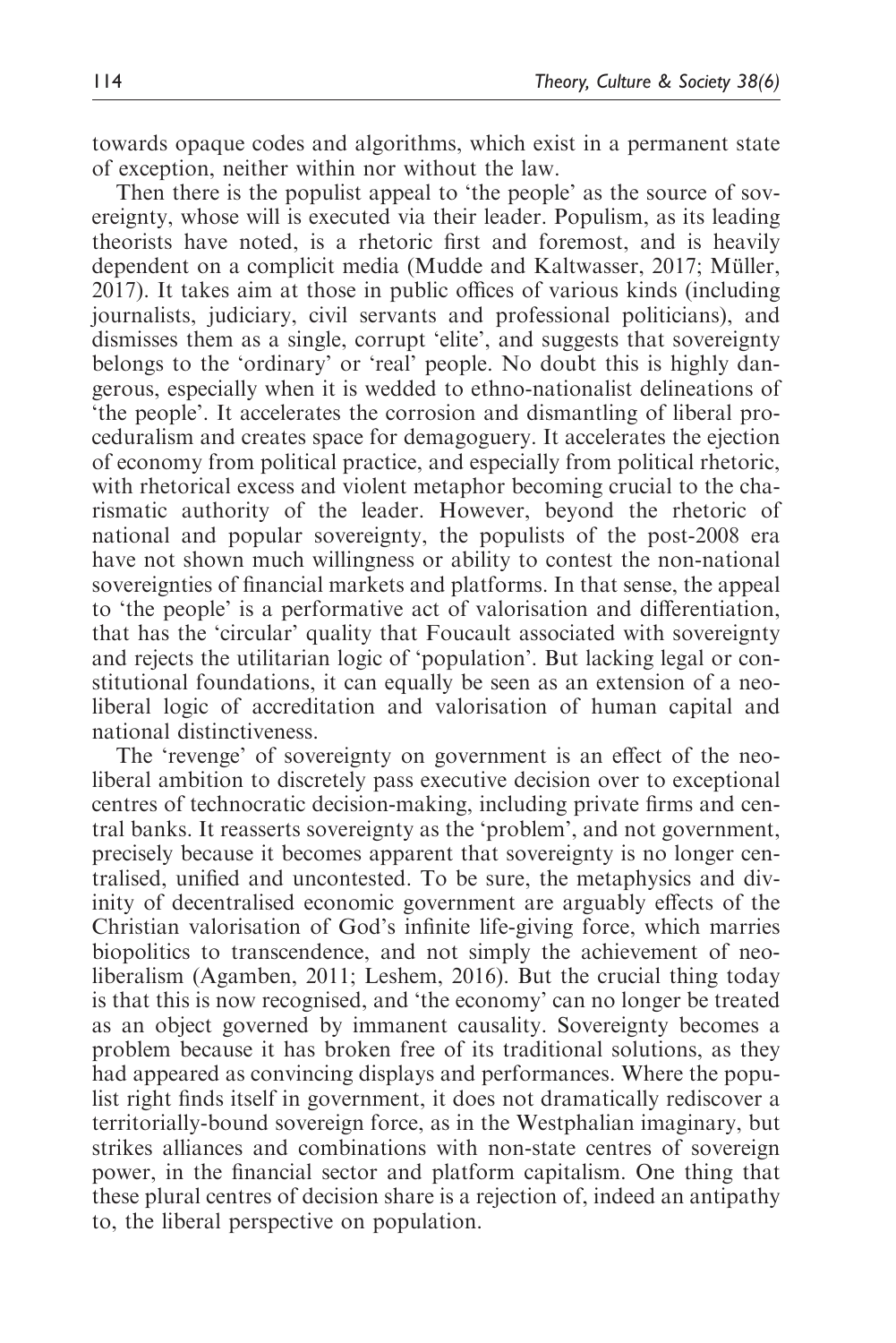### ORCID iD

William Davies  $\bullet$  https://orcid.org/0000-0001-9506-969X

## **References**

- Agamben, Giorgio (1998) Homo Sacer: Sovereign Power and Bare Life. Stanford, CA: Stanford University Press.
- Agamben, Giorgio (2011) The Kingdom and the Glory: For a Theological Genealogy of Economy and Government. Stanford, CA: Stanford University Press.
- Amoore, Louise (2013) The Politics of Possibility: Risk and Security Beyond Probability. Durham: Duke University Press.
- Aronczyk, Melissa (2013) Branding the Nation: The Global Business of National Identity. New York: Oxford University Press.
- Bonefeld, Werner (2017) The Strong State and the Free Economy. Lanham: Rowman & Littlefield International.
- Barry, Andrew et al. (eds) (1996) Foucault and Political Reason: Liberalism, Neo-Liberalism, and Rationalities of Government. London: UCL Press.
- Braun, Benjamin (2015) Governing the future: The European Central Bank's expectation management during the Great Moderation. Economy and Society 44(3): 367–391.
- Brown, Wendy (2015) Undoing the Demos: Neoliberalism's Stealth Revolution. New York: Zone Books.
- Brown, Wendy (2019) In the Ruins of Neoliberalism: The Rise of Antidemocratic Politics in the West. New York: Columbia University Press.
- Bruff, Ian (2014) The rise of authoritarian neoliberalism. Rethinking Marxism 26(1): 113–129.
- Burchell, Graham et al. (eds) (1991) The Foucault Effect: Studies in Governmentality: With Two Lectures by and an Interview with Michael Foucault. London: Harvester Wheatsheaf.
- Callison, William and Manfredi, Zachary (eds) (2020) Mutant Neoliberalism: Market Rule and Political Rupture. New York: Fordham University Press.
- Callon, Michel (1998) The Laws of the Markets. Oxford: Blackwell.
- Carvalho, Henrique and Chamberlen, Anastasia (2018) Why punishment pleases: Punitive feelings in a world of hostile solidarity. Punishment  $\&$ Society 20(2): 217–234.
- Case, Anne and Deaton, Angus (2015) Rising morbidity and mortality in midlife among white non-Hispanic Americans in the 21st century. PNAS 112(49): 15078–15083.
- Cooper, Melinda (2017) Family Values: Between Neoliberalism and the New Social Conservatism. Cambridge, MA: MIT Press.
- Crouch, Colin (2011) The Strange Non-Death of Neoliberalism. Cambridge: Polity.
- Dardot, Pierre and Laval, Christian (2014) The New Way of the World: On Neoliberal Society. New York: Verso.
- Davies, William (2013) When is a market not a market?: 'Exemption', 'externality' and 'exception' in the case of European state aid rules. Theory, Culture & Society 30(2): 32–59.
- Davies, William (2014) The Limits of Neoliberalism: Authority, Sovereignty and the Logic of Competition. London: SAGE.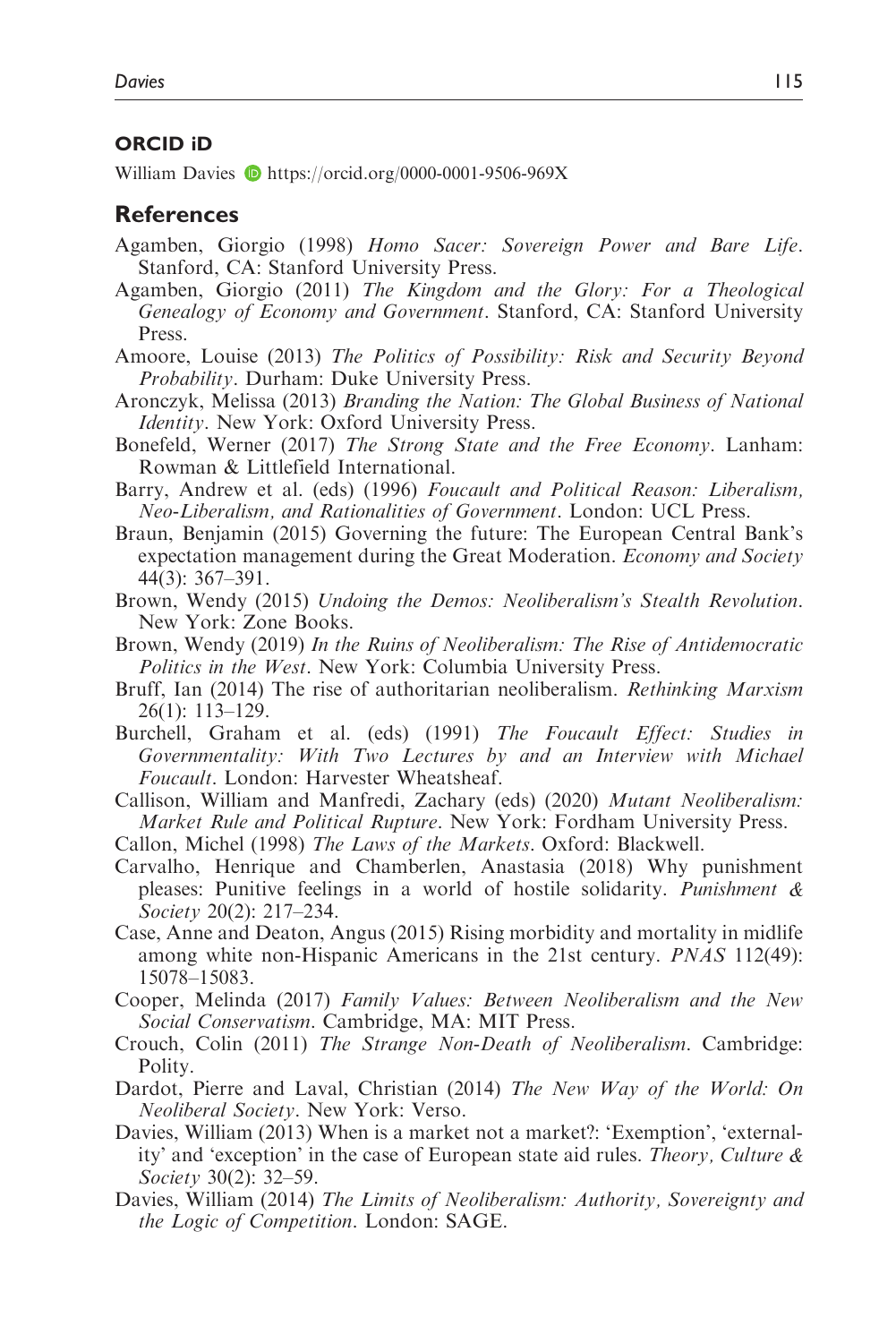- Davies, William (2016) The new neoliberalism. New Left Review 101: 121–134.
- Dean, Mitchell (2016) Foucault, Ewald, Neoliberalism and the Left. In: Zamora, Daniel & Behrent, Michael (eds) Foucault and Neoliberalism. London: Polity.
- Dean, Mitchell (2019) What is Economic Theology? A New Governmental-Political Paradigm? Theory, Culture & Society 36(3): 3–26.
- Desrosières, Alain (1998) The Politics of Large Numbers: A History of Statistical Reasoning. Cambridge, MA: Harvard University Press.
- Donzelot, Jacques (1991) The mobilization of society. In: Burchell, Graham et al. (eds) The Foucault Effect: Studies in Governmentality. London: Harvester Wheatsheaf.
- Dorling, Danny (2017) Austerity and mortality. In: Cooper, V. and Whyte, D. (eds) The Violence of Austerity. London: Pluto.
- Feher, Michel (2019) The Political Ascendancy of Creditworthiness. Available at: https://www.publicbooks.org/the-political-ascendancy-of-creditworthiness/ (accessed 15 August 2019).
- Fine, Ben and Milonakis, Dimitris (2009) From Economic Imperialism to Freakonomics: The Shifting Boundaries Between Economics and Other Social Sciences. London: Routledge.
- Foucault, Michel (2004) Society Must Be Defended: Lectures at the Collège de France, 1975–76. London: Penguin.
- Foucault, Michel (2007) Security, Territory, Population: Lectures at the Collège de France, 1977–78. Basingstoke: Palgrave Macmillan.
- Foucault, Michel (2008) The Birth of Biopolitics: Lectures at the Collège de France, 1978–79. Basingstoke: Palgrave Macmillan.
- Gamble, Andrew (1988) The Free Economy and the Strong State: The Politics of Thatcherism. London: Macmillan Education.
- Hall, Stuart (1978) Policing the Crisis: Mugging, the State, and Law and Order. Teaneck, NJ: Holmes & Meier.
- Hall, Stuart (1979) The great moving right show. Marxism Today, January.
- Hall, Stuart (1985) Authoritarian populism: A reply to Jessop et al. New Left Review, May/June.
- Harmes, Adam (2012) The rise of neoliberal nationalism. Review of International Political Economy 19(1): 59–86.
- Hendrikse, Reijer (2018). Neo-illiberalism. Geoforum 95: 169–172.
- Hiam, Lucinda, et al. (2017) Why has mortality in England and Wales been increasing? An iterative demographic analysis. Journal of the Royal Society of Medicine 110(4): 153–162.
- Hobbes, Thomas (1996) Leviathan: Revised Student Edition. Cambridge: Cambridge University Press.
- Kennedy, Jonathan (2019) Populist politics and vaccine hesitancy in Western Europe: An analysis of national-level data. *European Journal of Public Health* 29(3): 512–516.
- Lazzarato, Maurizio (2012) The Making of the Indebted Man: An Essay on the Neoliberal Condition. Cambridge, MA: MIT Press.
- Leshem, Dotan (2016) The Origins of Neoliberalism: Modeling the Economy from Jesus to Foucault. New York: Columbia University Press.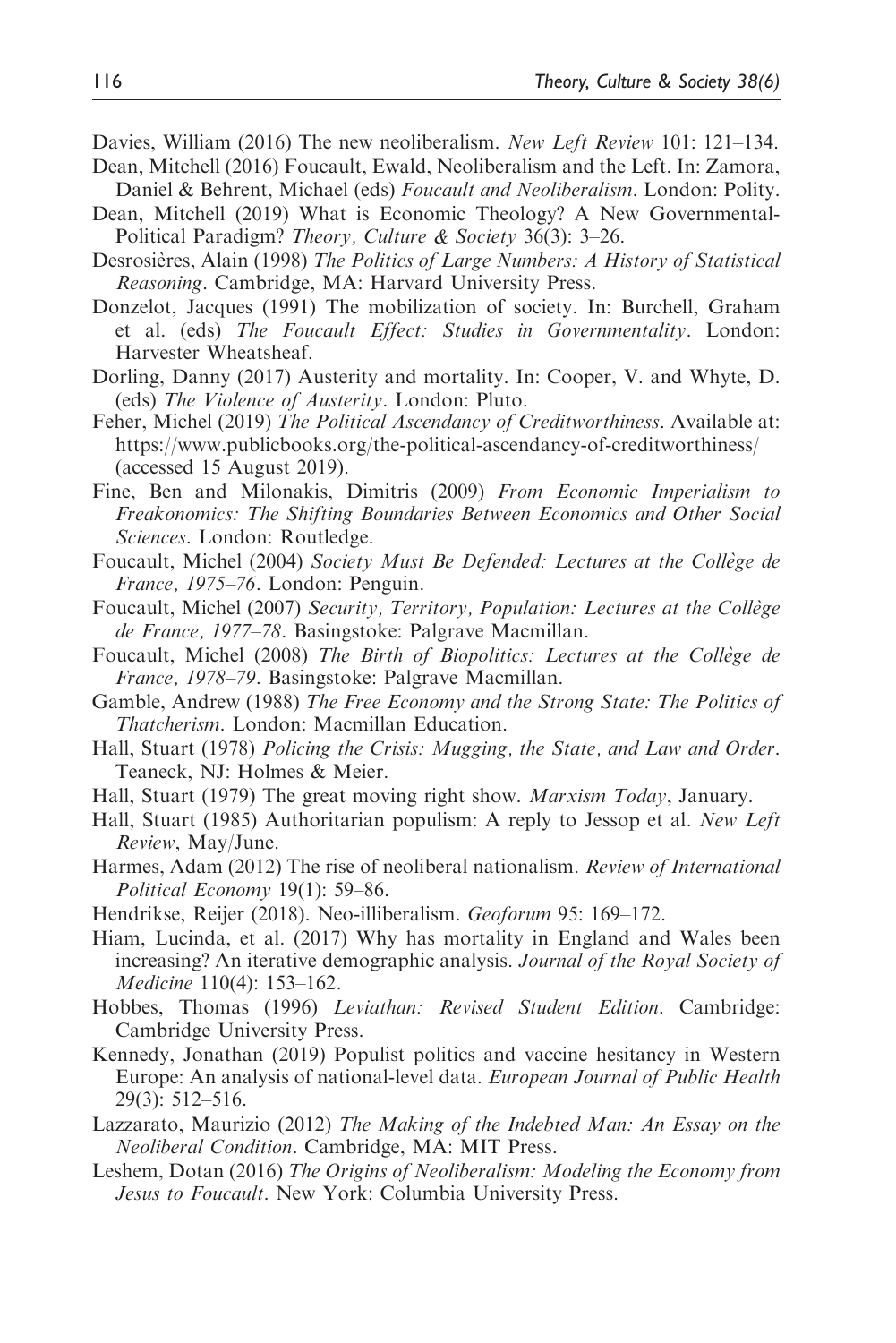- Magni, Gabriele (2017) It's the emotions, stupid! Anger about the economic crisis, low political efficacy, and support for populist parties. Electoral Studies 50: 91–102.
- Mbembe, Achille (2019) Necropolitics. Durham: Duke University Press.
- Mirowski, Philip (2013) Never Let a Serious Crisis Go to Waste: How Neoliberalism Survived the Financial Meltdown. New York: Verso Books.
- Mitchell, Timothy (1998) Fixing the economy. Cultural Studies 12: 82–101.
- Mudde, Cas and Kaltwasser, Christobal Rovira (2017) Populism: A Very Short Introduction. Oxford: Oxford University Press.
- Müller, Jan-Werner (2017) What Is Populism? London: Penguin.
- Norris, Pippa and Inglehart, Ronald (2019) Cultural Backlash: Trump, Brexit, and Authoritarian Populism. Cambridge: Cambridge University Press.
- O'Hara, Mary (2017) Mental health and suicide. In: Cooper, V. and Whyte, D. (eds) The Violence of Austerity. London: Pluto.
- O'Neil, Cathy (2016) Weapons of Math Destruction: How Big Data Increases Inequality and Threatens Democracy. London: Penguin.
- Pasquale, Frank (2015) The Black Box Society. Cambridge, MA: Harvard University Press.
- Pasquale, Frank (2018) From territorial to functional sovereignty: The case of Amazon. Open Democracy, 5 January. Available at: https://www.opendemocracy.net/en/digitaliberties/from-territorial-to-functional-sovereignty-case-ofamazon/ (accessed 1 October 2019).
- Poovey, Mary (1998) A History of the Modern Fact: Problems of Knowledge in the Sciences of Wealth and Society. Chicago: University of Chicago Press.
- Poulantzas, Nicos (1978) State, Power, Socialism. London: NLB.
- Pratt, John and Miao, Michelle (2017) Penal populism: The end of reason. Victoria University at Wellington, Working paper. Available at: https:// www.researchgate.net/publication/312594772\_Penal\_Populism\_The\_End\_ of\_Reason (accessed 25 February 2021).
- Revelli, Marco (2019) The New Populism: Democracy Stares Into the Abyss. London: Verso.
- Rose, Nikolas (1996) The death of the social? Re-figuring the territory of government. Economy & Society 25(3): 327–356.
- Rose, Nikolas (1999) Powers of Freedom: Reframing Political Thought. Cambridge: Cambridge University Press.
- Rose, Nikolas and Miller, Peter (2013) Governing the Present: Administering Economic, Social and Personal Life. Hoboken, NJ: John Wiley & Sons.
- Ruppert, Evelyn (2007) Producing Population. Milton Keynes: ESRC Centre for Research on Socio-Cultural Change (CRESC).
- Savage, Mike and Burrows, Roger (2007) The coming crisis of empirical sociology. Sociology 41(5): 885–899.
- Schmitt, Carl (2010) Political Theology: Four Chapters on the Concept of Sovereignty. Chicago: University of Chicago Press.
- Slobodian, Quinn (2018a) Globalists: The End of Empire and the Birth of Neoliberalism. Cambridge, MA: Harvard University Press.
- Slobodian, Quinn (2018b) Neoliberalism's populist bastards: A new political divide between national economies. Public Seminar, 15 February. Available at: http://www.publicseminar.org/2018/02/neoliberalisms-populist-bastards/ (accessed 1 October 2019).